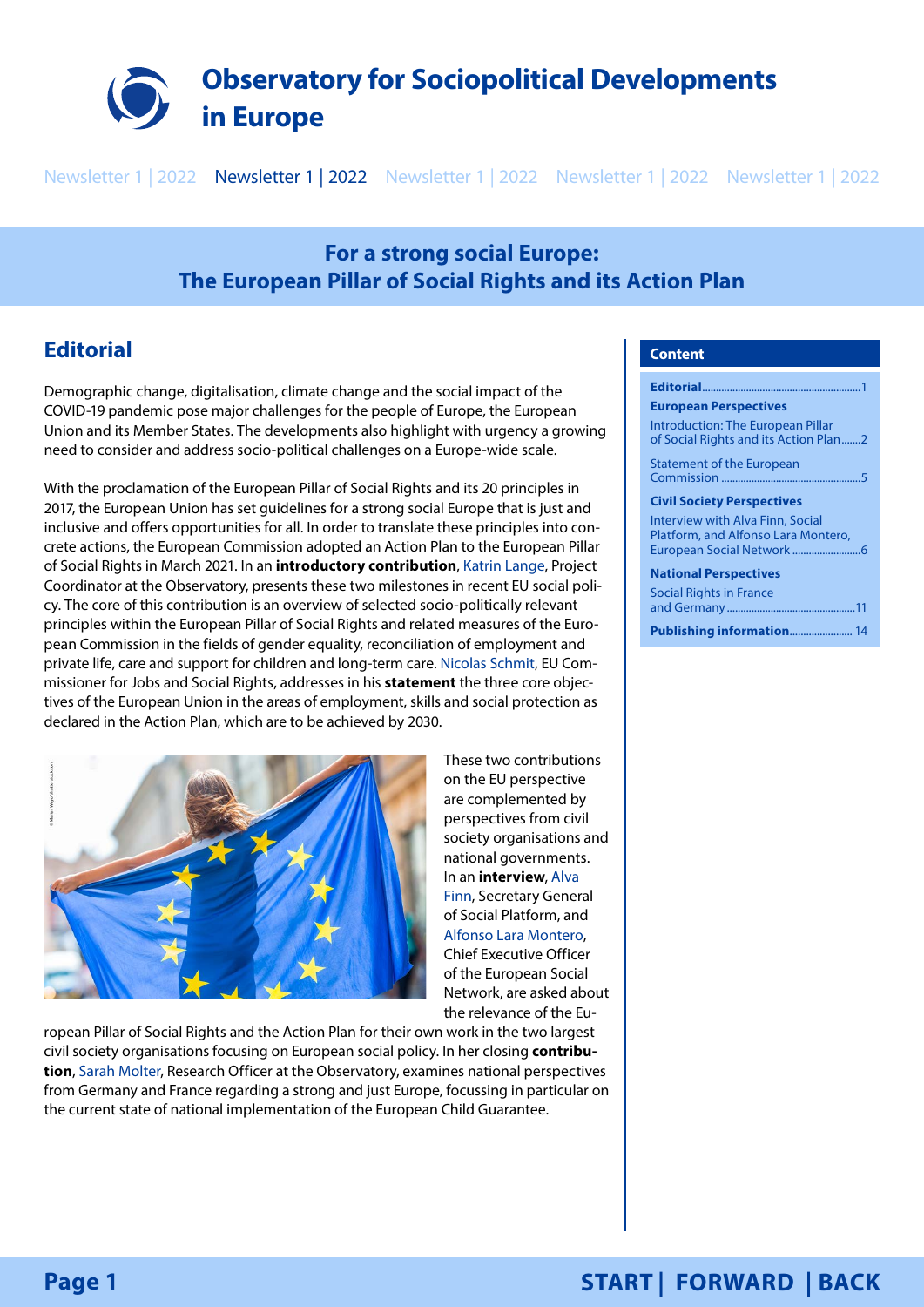# <span id="page-1-0"></span>**Introduction: The European Pillar of Social Rights and its Action Plan**

*Katrin Lange, political scientist, coordinates as Head of the Europe department of the Institute for Social Work and Social Education the [Observatory for sociopolitical developments in](https://sociopolitical-observatory.eu/)  [Europe](https://sociopolitical-observatory.eu/). She analyses sociopolitical developments in Germany and other European Member States as well as at the European level.*

> "The Union shall combat social exclusion and discrimination, promote social justice and protection, equality between women and men, solidarity between generations and protection of the rights of the child." ([Preamble](https://ec.europa.eu/info/sites/default/files/social-summit-european-pillar-social-rights-booklet_en.pdf) of the European Pillar of Social Rights)

# **European Pillar of Social Rights**

The [European Pillar of Social Rights](https://ec.europa.eu/info/strategy/priorities-2019-2024/economy-works-people/jobs-growth-and-investment/european-pillar-social-rights_en) was proclaimed on 17 November 2017 at the Social Summit in Gothenburg by the European Commission under then President Jean-Claude Juncker, the Council of the European Union and the European Parliament.<sup>1</sup> In addition, all EU Member States expressed their support  $(\rightarrow$  [Milestones\)](#page-1-1).



# Source: [European Commission](https://op.europa.eu/webpub/empl/european-pillar-of-social-rights/en/)

The Pillar is intended to provide a guideline for a strong social Europe that is fair and inclusive and offers opportunities for all. It aims to strengthen the social rights of citizens in the European Union in the form of 20 principles in the three areas of equal opportunities and access to the labour market, fair working conditions as well as social protection and inclusion. The overall aim is to support labour markets and welfare systems in the EU Member States and thus to contribute to a social Europe. Some principles reaffirm rights already contained in EU law, for instance in the  $\rightarrow$  [Charter of Fundamen](#page-1-2)[tal Rights](#page-1-2); others set goals for a fairer and more social Europe in the face of social, technological and economic developments. The European Pillar of Social Rights does not

*1 European Commission: [European Pillar of Social Rights: Proclamation and signing](https://www.consilium.europa.eu/en/press/press-releases/2017/11/17/european-pillar-of-social-rights-proclamation-and-signing/), Press release, 17 November 2017 with further information.*

#### <span id="page-1-1"></span>**Milestones of the European Pillar of Social Rights and its Action Plan**

- **September 2015:** First outline of the European Pillar of Social Rights by the then President of the European Commission, Jean-Claude Juncker
- **March 2016:** First draft by the European Commission
- **17 November 2017:** Proclamation of the European Pillar of Social Rights at the Social Summit in Gothenburg
- **March 2018:** Introduction of a sociopolitical scoreboards aimed at documenting the implementation status of the Pillar
- **14 January 2020:** Announcement of the European Pillar of Social Rights Action Plan by the European Commission
- **14 January to 30 November 2020:**  Public consultation and submission of proposals for the further implementation of the European Pillar of Social Rights and for the preparation of the Action Plan
- **4 March 2021:** Presentation of the Action Plan by the European Commission
- **7/8 May 2021:** Porto Social Summit and Declaration of Porto
- **2025:** Evaluation by the European Commission into how far the core objectives have been reached
- **2030:** End of the Action Plan

# <span id="page-1-2"></span>**Charta of Fundamental Rights**

The **[Charta of Fundamental Rights of](https://ec.europa.eu/info/aid-development-cooperation-fundamental-rights/your-rights-eu/eu-charter-fundamental-rights_en)  [the European Union](https://ec.europa.eu/info/aid-development-cooperation-fundamental-rights/your-rights-eu/eu-charter-fundamental-rights_en)** defines the rights and freedoms of people living in the European Union. These rights are binding on the EU institutions and must be respected and safeguarded by the Member States when they implement EU law. The Charter was signed and formally proclaimed at the Nice European Council on 7 December 2000. It entered into force on 1 December 2009 alongside the **[Treaty of Lisbon](https://www.europarl.europa.eu/factsheets/en/sheet/5/the-treaty-of-lisbon)**. The Charter of Fundamental Rights comprises six major chapters: Dignity, Freedoms, Equality, Solidarity, Citizens' Rights and Justice.

# <span id="page-1-3"></span>**European Social Policy**

Social policy is legally anchored in articles 151 through 161 of the **[Treaty on the](https://eur-lex.europa.eu/LexUriServ/LexUriServ.do?uri=CELEX:12012E/TXT:en:PDF)  [Functioning of the European Union](https://eur-lex.europa.eu/LexUriServ/LexUriServ.do?uri=CELEX:12012E/TXT:en:PDF)  [\(TFEU\)](https://eur-lex.europa.eu/LexUriServ/LexUriServ.do?uri=CELEX:12012E/TXT:en:PDF)**. Article 151 sets the following common objectives for the European Union and its Member States: the promotion of employment, improved living and working conditions, so as to make possible their harmonisation while the improvement is being maintained, proper social protection, dialogue between management and labour, the development of human resources with a view to lasting high employment and the combatting of exclusion. The European Union can now take initiatives to coordinate the social policies of the Member States (Article 5 TFEU) and thus support the social policy cooperation of its Member States as well as set minimum standards across the EU.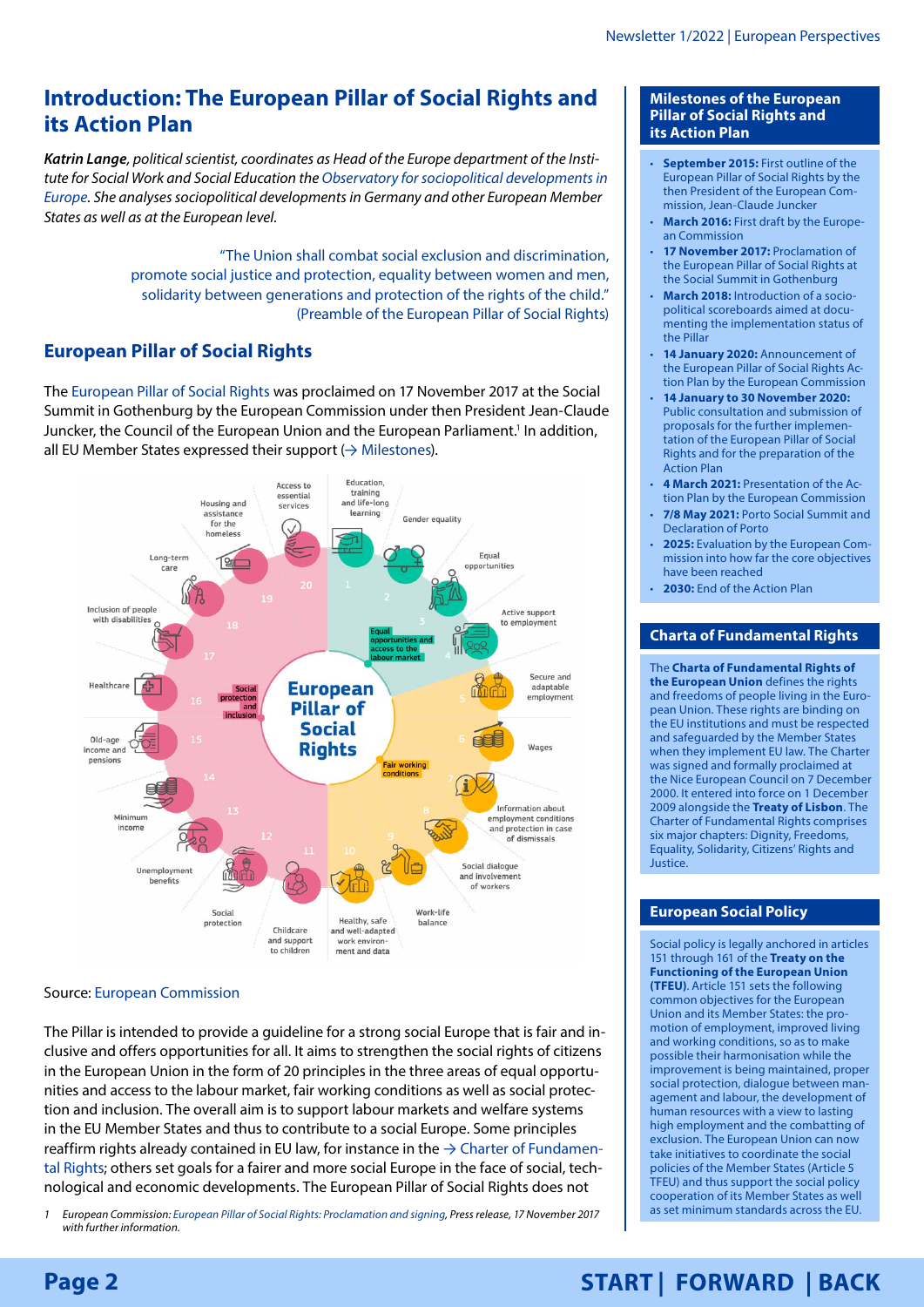<span id="page-2-0"></span>give the European Union any additional competences in  $\rightarrow$  [European Social Policy.](#page-1-3) The Pillar is a non-binding political instrument and depends on the support of the Member States. Thus, concrete initiatives and measures are needed to legally implement the Pillar.

# **European Pillar of Social Rights Action Plan**

To strengthen the European Pillar of Social Rights, the European Commission under President Ursula von der Leyen on 14 January 2020 announced an Action Plan for the Pillar's implementation.<sup>2</sup> At the same time, a public consultation was launched to shape the design of this Action Plan. Until 30 November 2020, proposals for the further implementation of the Pillar and for the preparation of the Action Plan could be submitted via the consultation [Have your say on reinforcing Social Europe](https://ec.europa.eu/social/main.jsp?catId=1487). In total, the Commission received more than 1,000 responses from EU Member States, regions, cities, social partners (management and labour), businesses, think tanks, civil society organisations and EU citizens.<sup>3</sup>

Finally, on 4 March 2021, the Commission published the [European Pillar of Social Rights](https://ec.europa.eu/info/strategy/priorities-2019-2024/economy-works-people/jobs-growth-and-investment/european-pillar-social-rights/european-pillar-social-rights-action-plan_en)  [Action Plan.](https://ec.europa.eu/info/strategy/priorities-2019-2024/economy-works-people/jobs-growth-and-investment/european-pillar-social-rights/european-pillar-social-rights-action-plan_en) 4 In it, the Commission under von der Leyen sets three core targets for the European Union in the areas of employment, skills and social protection that are to be reached by 2030 ( $\rightarrow$  [Statement of the European Commission\)](#page-4-1).

In addition, the European Commission proposes a range of initiatives at EU and Member State level for the coming years. Below, four selected socio-politically relevant principles of the European Pillar of Social Rights and related measures of the European Commission, which are also reflected in the Action Plan on the European Pillar of Social Rights, are briefly outlined:<sup>5</sup>

progression.

### **Principles Measures** (Date of notice)

**Principle 2: Gender Equality** Equality of treatment and opportunities between women and men must be ensured and fostered in all areas, including regarding participation in the labour market, terms and conditions of employment and career

Women and men have the right to equal pay for work of equal value.

**[Gender Equality Strategy 2020–2025](https://eur-lex.europa.eu/legal-content/EN/TXT/PDF/?uri=CELEX:52020DC0152&from=EN)** (March 2020)

**→ [LGBTIQ Equality Strategy 2020–2025](#page-3-0)** (November 2020)

Member States lifting blockade against the **[Proposal for a Directive of the European Par](https://eur-lex.europa.eu/legal-content/EN/TXT/PDF/?uri=CELEX:52012PC0614&from=DE)[liament and of the Council on improving the](https://eur-lex.europa.eu/legal-content/EN/TXT/PDF/?uri=CELEX:52012PC0614&from=DE)  [gender balance among non-executive direc](https://eur-lex.europa.eu/legal-content/EN/TXT/PDF/?uri=CELEX:52012PC0614&from=DE)[tors of companies listed on stock exchanges](https://eur-lex.europa.eu/legal-content/EN/TXT/PDF/?uri=CELEX:52012PC0614&from=DE)  [and related measures](https://eur-lex.europa.eu/legal-content/EN/TXT/PDF/?uri=CELEX:52012PC0614&from=DE)** (November 2012)

**[Action Plan to boost the social economy and](https://ec.europa.eu/commission/presscorner/detail/en/ip_21_6568)  [to create jobs](https://ec.europa.eu/commission/presscorner/detail/en/ip_21_6568)**, aimed at high-quality jobs in particular, and to contribute to fair, sustainable and inclusive growth (December 2021)

**→ [European Care Strategy](#page-2-1)** (3rd quarter 2022), here: reducing gender gaps in employment, increasing women's participation in society and promoting gender equality

*2 European Commission: [Commission presents first reflections on building a strong social Europe for just transitions](https://ec.europa.eu/commission/presscorner/detail/en/ip_20_18), Press release, 14 January 2020 with further information.*

With the exception of the responses from EU citizens, the Commission has published all responses on its [website.](https://ec.europa.eu/social/main.jsp?catId=1487) *4 European Commission: [Commission presents first reflections on building a strong social Europe for just transitions](https://ec.europa.eu/commission/presscorner/detail/en/ip_20_18), Press release, 14 January 2020 with further information.*

*5 Further initiatives within the Action Plan will be presented throughout this newsletter, in particular in respective infoboxes.*

## <span id="page-2-2"></span>**Directive on work-life balance**

The **[Directive on work-life balance for](https://eur-lex.europa.eu/legal-content/EN/TXT/HTML/?uri=CELEX:32019L1158&from=EN)  [parents and carers](https://eur-lex.europa.eu/legal-content/EN/TXT/HTML/?uri=CELEX:32019L1158&from=EN)** entered into force on 1 August 2019. It implements Principle 9 of the European Pillar of Social Rights (work-life balance or reconciliation of employment and private life), and in addition to supporting women in the labour market is intended to allow fathers, or the second parent, more time for family and with their children.

It sets the following European standards for Member States' reconciliation policy:

- Ten days of paid leave for the second parent around the birth of the child. In lieu of wages, at least the amount of sick pay must be guaranteed.
- Four months parental leave for each parent, two months of which are paid and not transferable to the other parent.
- Five days of time for care per year.
- Right to apply for flexible working arrangements for parents and family carers.
- Better protection against dismissal for parents and family carers.

The EU Member States have to incorporate the Directive into national law by 2 August 2022.

## <span id="page-2-1"></span>**European Care Strategy**

In the priority aspect "Promoting our European way of life" within the **[Com](https://ec.europa.eu/info/sites/default/files/cwp2022_en.pdf)[mission work programme 2022](https://ec.europa.eu/info/sites/default/files/cwp2022_en.pdf)**, a new **European Care Strategy** has been announced. This strategy aims to cover the different needs and requirements of both people with care responsibilities and people in need of care, from childcare to long-term care. The aim is to strengthen gender equality and social justice. A **[pub](https://ec.europa.eu/info/law/better-regulation/have-your-say/initiatives/13298-European-care-strategy_en)[lic consultation](https://ec.europa.eu/info/law/better-regulation/have-your-say/initiatives/13298-European-care-strategy_en)** on this issue was held from 1 to 29 March.

The Care Strategy links two projects of the European Pillar of Social Rights Action Plan. The first project is the **Revision of the Barcelona objectives**: In 2002, the European Council meeting in Barcelona stipulated that Member States should remove barriers that prevent women from pursuing employment/paid work. In addition, Member States should by 2010 provide childcare facilities for at least 90 percent of children between the age of three and the mandatory school age, and for at least 33 percent of children under the age of three. Two reports were published in **[2013](https://op.europa.eu/en/publication-detail/-/publication/fb103a95-f680-4f6e-bd44-035fbb867e6a)** and **[2018](https://ec.europa.eu/info/sites/default/files/bcn_objectives-report2018_web_en.pdf)** to review the attainment of these targets.

The second project is the **initiative on long-term care**, which was also announced in the Action Plan. This initiative aims in particular to improve access to high-quality services for people in need of care. Separate consultations on both projects (**[Barcelona objectives](https://ec.europa.eu/info/law/better-regulation/have-your-say/initiatives/13107-Revision-of-the-Barcelona-targets-on-childcare-to-increase-womens-labour-market-participation_en)** and **[long-term care](https://ec.europa.eu/info/law/better-regulation/have-your-say/initiatives/13190-Access-to-affordable-and-high-quality-long-term-care_en)**) were held in March 2022, in addition to the consultation on the Strategy itself.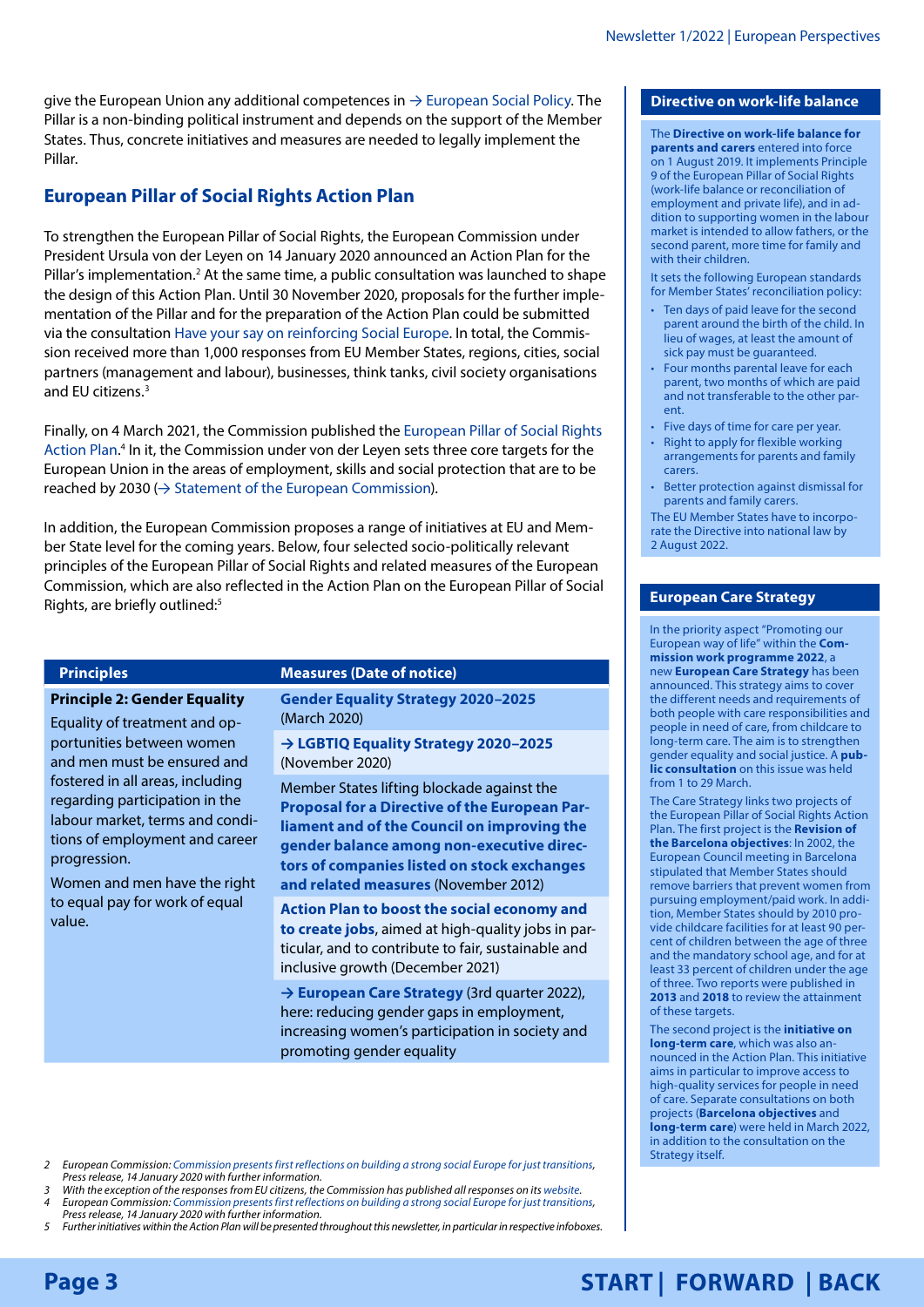services.

anced way.

### <span id="page-3-1"></span>**Principles Measures (Date of notice)**

**[Proposal for a Directive of the European Par](https://ec.europa.eu/info/sites/info/files/aid_development_cooperation_fundamental_rights/com-2021-93_en.pdf)[liament and of the Council to strengthen the](https://ec.europa.eu/info/sites/info/files/aid_development_cooperation_fundamental_rights/com-2021-93_en.pdf)  [application of the principle of equal pay for](https://ec.europa.eu/info/sites/info/files/aid_development_cooperation_fundamental_rights/com-2021-93_en.pdf)  [equal work or work of equal value between](https://ec.europa.eu/info/sites/info/files/aid_development_cooperation_fundamental_rights/com-2021-93_en.pdf)  [men and women through pay transparency](https://ec.europa.eu/info/sites/info/files/aid_development_cooperation_fundamental_rights/com-2021-93_en.pdf)  [and enforcement mechanisms](https://ec.europa.eu/info/sites/info/files/aid_development_cooperation_fundamental_rights/com-2021-93_en.pdf)** (March 2021)

**→ [Directive on work-life balance](#page-2-2)** (July 2019, implementation into national law by 2 August 2022)

**[Gender Equality Strategy 2020–2025](https://eur-lex.europa.eu/legal-content/EN/TXT/PDF/?uri=CELEX:52020DC0152&from=EN)** (March 2020) and **→ [European Care Strategy](#page-2-1)** (3rd quarter 2022), here: reducing gender gaps in employment, increasing women's participation in society and promoting gender equality – for instance in the framework of a **revision of the Barcelona objectives** for the expansion of early childhood care facilities

# **Principle 11: Childcare and support to children**

Children have the right to affordable early childhood education and care of good quality.

**Principle 9: Work-life balance** Parents and people with caring responsibilities have the right to suitable leave, flexible working arrangements and access to care

Women and men shall have equal access to special leaves of absence in order to fulfil their caring responsibilities and be encouraged to use them in a bal-

Children have the right to protection from poverty. Children from disadvantaged backgrounds have the right to specific measures to enhance equal opportunities.

#### **Principle 18: Long-term care**

Everyone has the right to affordable long-term care services of good quality, in particular homecare and community-based services.

**[Strategy on the Rights of the Child](https://ec.europa.eu/info/policies/justice-and-fundamental-rights/rights-child/eu-strategy-rights-child-and-european-child-guarantee_en)** (March 2021) and **→ [Council Recommendation es](#page-7-0)[tablishing a European Child Guarantee](#page-7-0)** (June 2021), to ensure that children at risk of poverty and social exclusion have effective access to essential services such as health care and education

**→ [European Care Strategy](#page-2-1)**, here: focus on the upbringing, education and care of children, with particular attention to children with disabilities and children from disadvantaged groups (linked to the Child Guarantee)

**[Green Paper on Ageing](https://ec.europa.eu/info/sites/default/files/1_en_act_part1_v8_0.pdf)** (January 2021), which sets out the challenges of demographic change and aims to support European policy coordination

**→ [European Care Strategy](#page-2-1)**, here proposal for an initiative on long-term care

Source: [European Pillar of Social Rights,](https://ec.europa.eu/info/strategy/priorities-2019-2024/economy-works-people/jobs-growth-and-investment/european-pillar-social-rights/european-pillar-social-rights-20-principles_en) author's research

With the aim of strengthening the commitment of EU Member States, EU institutions, social partners and civil society to the implementation of the Action Plan, the **Social Summit in Porto** took place on 7-8 May 2021. It was the second of its kind after the Social Summit in Gothenburg in 2017.<sup>6</sup> The [Porto Social Commitment](https://www.consilium.europa.eu/en/press/press-releases/2021/05/08/the-porto-declaration/) was adopted at this summit.<sup>7</sup> In it, the EU Member States commit themselves to the national implementation of the European Pillar of Social Rights Action Plan, and in particular the three core objectives.

The European Pillar of Social Rights is monitored by means of a [social scoreboard](https://ec.europa.eu/eurostat/web/european-pillar-of-social-rights/overview) and the European Semester. Developments and progress in the Member States are record-

- *6 European Commission: [Porto Social Summit: all partners commit to 2030 social targets](https://ec.europa.eu/commission/presscorner/detail/en/ip_21_2301), Press Release, 7 May 2021 with further information*
- *7 In the run-up to the Social Summit, eleven Member States (Austria, Bulgaria, Denmark, Estonia, Finland, Ireland, Latvia, Lithuania, Malta, the Netherlands and Sweden) published a joint declaration in the form of a [non-paper](https://www.politico.eu/wp-content/uploads/2021/04/22/Non-paper-Social-Summit.pdf) in which they express their support for the new Action Plan and the EU Social Summit, but take an explicitly critical position on a possible extension of the European Union's competences. These eleven Member States around the so-called "Frugal Four" - Denmark, the Netherlands, Austria and Sweden - made it clear that targeted action at EU level should merely complement national measures and respect the division of competences between the European Union, its Member States and the social partners. Furthermore, it must be ensured that any EU initiative respects the principles of subsidiarity and proportionality, the states argued, however adding that the setting of core objectives is appropriate to guide national debates, policies and reforms. See also POLITICO's [coverage on this issue.](https://www.politico.eu/article/porto-summit-11-eu-countries-national-authority/)*

#### <span id="page-3-0"></span>**LGBTIQ Equality Strategy 2020–2025**

The European Commission has adopted the first **[LGBTIQ Equality Strategy](https://eur-lex.europa.eu/legal-content/EN/TXT/HTML/?uri=CELEX:52020DC0698&qid=1607962873505&from=EN)  [2020–2025](https://eur-lex.europa.eu/legal-content/EN/TXT/HTML/?uri=CELEX:52020DC0698&qid=1607962873505&from=EN)** on 12 November 2020. This strategy is the result of calls from Member States<sup>1</sup> and the European Parliament<sup>2</sup>, with strong support from the Intergroup on LGBTIQ Rights<sup>3</sup> and civil society, to take action. The strategy is based on the **[List of](https://ec.europa.eu/info/policies/justice-and-fundamental-rights/combatting-discrimination/lesbian-gay-bi-trans-and-intersex-equality/lgbtiq-equality-strategy-2020-2025/list-actions-advance-lgbti-equality-2015-2019_de#documents)  [actions by the Commission to advance](https://ec.europa.eu/info/policies/justice-and-fundamental-rights/combatting-discrimination/lesbian-gay-bi-trans-and-intersex-equality/lgbtiq-equality-strategy-2020-2025/list-actions-advance-lgbti-equality-2015-2019_de#documents)  [LGBTI equality 2015–2019](https://ec.europa.eu/info/policies/justice-and-fundamental-rights/combatting-discrimination/lesbian-gay-bi-trans-and-intersex-equality/lgbtiq-equality-strategy-2020-2025/list-actions-advance-lgbti-equality-2015-2019_de#documents)**.

It comprises four pillars: 1. Tackling discrimination against LGBTIQ people, 2. Ensuring LGBTIQ people's safety, 3. Building LGBTIQ inclusive societies, and 4. Leading the call for LGBTIQ equality around the world. Concrete goals and proposals for action are named for each of the individual pillars, which are to be achieved by 2025. The implementation of the strategy in National Action Plans is the responsibility of the Member States.

Together with other strategies, such as the **[Gender Equality Strategy](https://eur-lex.europa.eu/legal-content/EN/TXT/PDF/?uri=CELEX:52020DC0152&from=EN)** or the → **[Strategy for the Rights of Persons](#page-8-0)  [with Disabilities](#page-8-0)**, the LGBTIQ Equality Strategy is part of the idea of a Union of Equality coined by Commission President Ursula von der Leyen.

- *1 [Joint non-paper of 19 European Member States,](https://meae.gov.mt/en/Documents/LGBTIQ%20Action%20Plan/Joint%20Non%20Paper%20LGBTI%20(signed).pdf) 6 December 2018.*
- *2 [Report on the EU Roadmap against homopho](https://www.europarl.europa.eu/doceo/document/A-7-2014-0009_EN.pdf)[bia and discrimination on grounds of sexual](https://www.europarl.europa.eu/doceo/document/A-7-2014-0009_EN.pdf)  [orientation and gender identity](https://www.europarl.europa.eu/doceo/document/A-7-2014-0009_EN.pdf) (2013/2183(INI)), 7 January 2014.*
- *3 Official definition of LGBTIQ people in the strategy (see footnote 2 therein): "LGBTIQ people are people: who are attracted to others of their own gender (lesbian, gay) or any gender (bisexual); whose gender identity and/or expression does not correspond to the sex they were assigned at birth (trans, non-binary); who are born with sex characteristics that do not fit the typical definition of male or female (intersex); and whose identity does not fit into a binary classification of sexuality and/or gender (queer)."*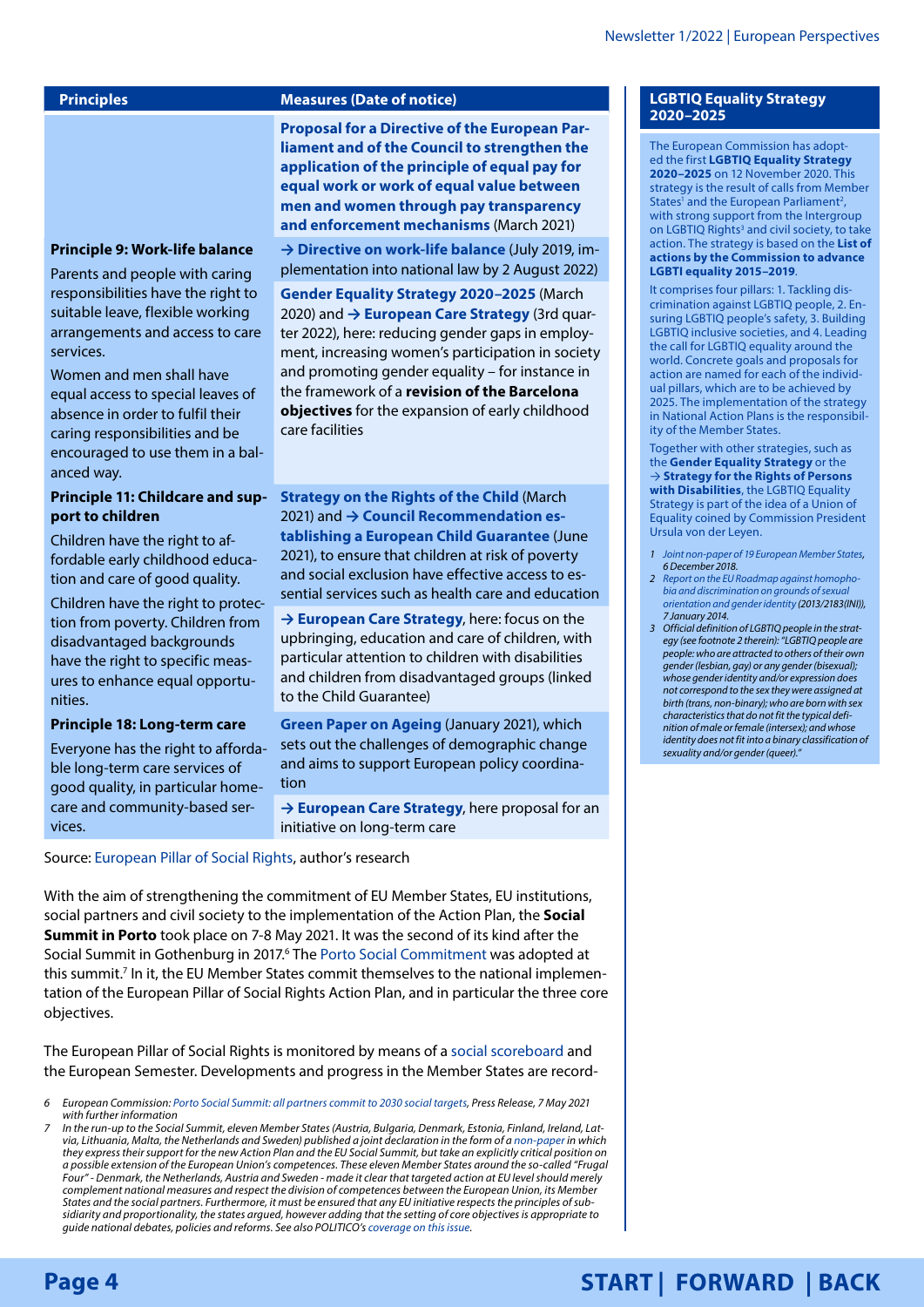<span id="page-4-0"></span>ed in the three areas of equal opportunities, fair working conditions and social protection and inclusion. Most of the 20 principles are represented by at least one [indicator.](https://ec.europa.eu/eurostat/web/european-pillar-of-social-rights/indicators) As part of the Action Plan, the European Commission has announced a revision of the scoreboard and the addition of new lead [indicators](https://ec.europa.eu/eurostat/web/european-pillar-of-social-rights/indicators) aiming to monitor progress towards the Pillar's principles more comprehensively.<sup>8</sup> For instance, for Principle 11 on childcare and support to children, an [AROPE indicator \(At risk of poverty or social exclusion\)](https://ec.europa.eu/eurostat/statistics-explained/index.php?title=Glossary:At_risk_of_poverty_or_social_exclusion_(AROPE)) which has been modified in 2021, will be compiled.

The Commission intends to review the extent to which the three core objectives have been achieved in 2025.

# <span id="page-4-1"></span>**Statement of the European Commission on the European Pillar of Social Rights Action Plan**

*[Nicolas Schmit,](https://ec.europa.eu/commission/commissioners/2019-2024/schmit_en) EU Commissioner for Jobs and Social Rights, among other things responsible for the European Pillar of Social Rights Action Plan, the European Social Fund Plus as well as for the Child and Youth Guarantee.*

In a recent [Eurobarom](https://europa.eu/eurobarometer/surveys/detail/2554)eter survey<sup>9</sup>, when respondents were asked what they thought was the biggest challenge for the EU, their number one answer was social inequalities, with unemployment coming in at number three. As we emerge from the health crisis that caused huge loss, instability and precarious situations for



many, the European Pillar of Social Rights Action Plan is more essential than ever. We have to be serious about building an inclusive and sustainable recovery, and stamping out entrenched inequalities.

**The first target in the Action Plan is for at least 78% of the population aged 20 to 64 to be in employment by 2030.** People in Europe should have equal access to good quality, secure jobs with decent pay. Special attention needs to be devoted to young people and the low skilled, who are more vulnerable to the fluctuations in the labour market. Member States should implement the reinforced  $\rightarrow$  [Youth Guarantee](#page-4-2) and the upcoming ALMA programme<sup>10</sup>, to give young people opportunities and hope.

The Commission has proposed three directives in this area: on  $\rightarrow$  adequate minimum [wages](#page-5-1), on [pay transparency,](https://ec.europa.eu/info/sites/default/files/aid_development_cooperation_fundamental_rights/com-2021-93_en.pdf) on [pay transparency](https://ec.europa.eu/info/sites/default/files/aid_development_cooperation_fundamental_rights/com-2021-93_en.pdf) and on [improving the working con](https://ec.europa.eu/commission/presscorner/detail/en/ip_21_6605)[ditions for people working through digital labour platforms.](https://ec.europa.eu/commission/presscorner/detail/en/ip_21_6605) It also presented the new [Occupational Safety and Health Strategic Framework 2021–2027](https://osha.europa.eu/en/safety-and-health-legislation/eu-strategic-framework-health-and-safety-work-2021-2027) to keep workers in the EU protected. By the end of 2022, the Commission will present the  $\rightarrow$  European Care [Strategy](#page-2-1) which will include measures to strengthen the early childhood education and care offer in the EU. In doing so, more women will be empowered to enter or return to the labour market, boosting employment levels across Europe.

*8 See also [Annex 2. The revised social scoreboard](https://op.europa.eu/webpub/empl/european-pillar-of-social-rights/en/index.html) in the action plan.*

*9 The European Commission and the European Parliament published a [special Eurobarometer](https://europa.eu/eurobarometer/surveys/detail/2554) on 26 January 2022,* 

*focusing on the future of Europe, in line with the priority themes of the → [Conference on the Future of Europe.](#page-9-0) 10 [ALMA \("Aim, Learn, Master, Achieve"\)](https://ec.europa.eu/social/main.jsp?catId=1549&langId=en) is intended to offer young adults who are not in employment, education or training the opportunity to gain work experience in another Member State.*

#### <span id="page-4-3"></span>**European Semester**

Since 2018, the principles of the European Pillar of Social Rights have been consistently taken into account throughout the cycle of the European Semester. Member States report on the implementation of the Pillar in their national reform programmes.

The **[European Semester](https://ec.europa.eu/info/business-economy-euro/economic-and-fiscal-policy-coordination/eu-economic-governance-monitoring-prevention-correction/european-semester_en)** is the coordination cycle of the EU Member States for the joint alignment of their labour market, economic and fiscal policies, with objectives and rules agreed annually at EU level. The process always follows the same procedures and logic (**[timeline](https://ec.europa.eu/info/sites/info/files/semester_sdgs_timeline.pdf)**).

The **[Recovery and Resilience Facility](https://ec.europa.eu/info/business-economy-euro/recovery-coronavirus/recovery-and-resilience-facility_en)** is at the heart of the **[Recovery Plan for](https://ec.europa.eu/info/strategy/recovery-plan-europe_en)  [Europe](https://ec.europa.eu/info/strategy/recovery-plan-europe_en)** and aims to cushion the economic and social impact of the COVID-19 pandemic, to make the EU economies and societies more sustainable and resilient, and to better prepare them for the new challenges and opportunities of environmental and digital transformation.

The European Semester is currently being adapted to take into account the establishment of the Recovery and Resilience Facility, the implementation of which is to shape the Member State's reform and investment agenda in the coming years.

## <span id="page-4-2"></span>**[Youth Guarantee](http://Youth Guarantee)**

The Youth Guarantee was established 22 April 2013 in the form of a **[Council Rec](https://eur-lex.europa.eu/legal-content/EN/ALL/?uri=CELEX%3A32013H0426%2801%29)[ommendation](https://eur-lex.europa.eu/legal-content/EN/ALL/?uri=CELEX%3A32013H0426%2801%29)**. It should ensure that all young people receive a good-quality offer of employment, continued education, an apprenticeship or a traineeship within a period of four months after becoming unemployed or leaving formal education.

To enrol in the Youth Guarantee, young people have to register at a local contact point. Since its establishment the Youth Guarantee helped over 24 million young people.

The Member States documented the main infrastructure for the Youth Guarantee at national level in **[Youth Guarantee im](https://ec.europa.eu/social/main.jsp?catId=1161&langId=en)[plementation plans](https://ec.europa.eu/social/main.jsp?catId=1161&langId=en)** and named a **[Youth](https://ec.europa.eu/social/BlobServlet?docId=11490&langId=en)  [Guarantee coordinator](https://ec.europa.eu/social/BlobServlet?docId=11490&langId=en)**.

Based on a Commission proposal, the **[Council Recommendation](https://eur-lex.europa.eu/legal-content/EN/TXT/?uri=uriserv%3AOJ.C_.2020.372.01.0001.01.ENG&toc=OJ%3AC%3A2020%3A372%3ATOC)** from 30 October 2020 on a reinforced Youth Guarantee broadened the age limit from 25 to 30 years. Furthermore, an emphasise lays on avoiding any forms of discrimination and to make the Youth Guarantee future-proof with a view to the digital and green transitions.

The Youth Guarantee is part of the **[Youth](https://ec.europa.eu/commission/presscorner/detail/en/IP_20_1193)  [Employment Support package](https://ec.europa.eu/commission/presscorner/detail/en/IP_20_1193)** of the EU and is financed by the **[Recovery Plan for](https://ec.europa.eu/info/strategy/recovery-plan-europe_en)  [Europe](https://ec.europa.eu/info/strategy/recovery-plan-europe_en)** and the future EU budget.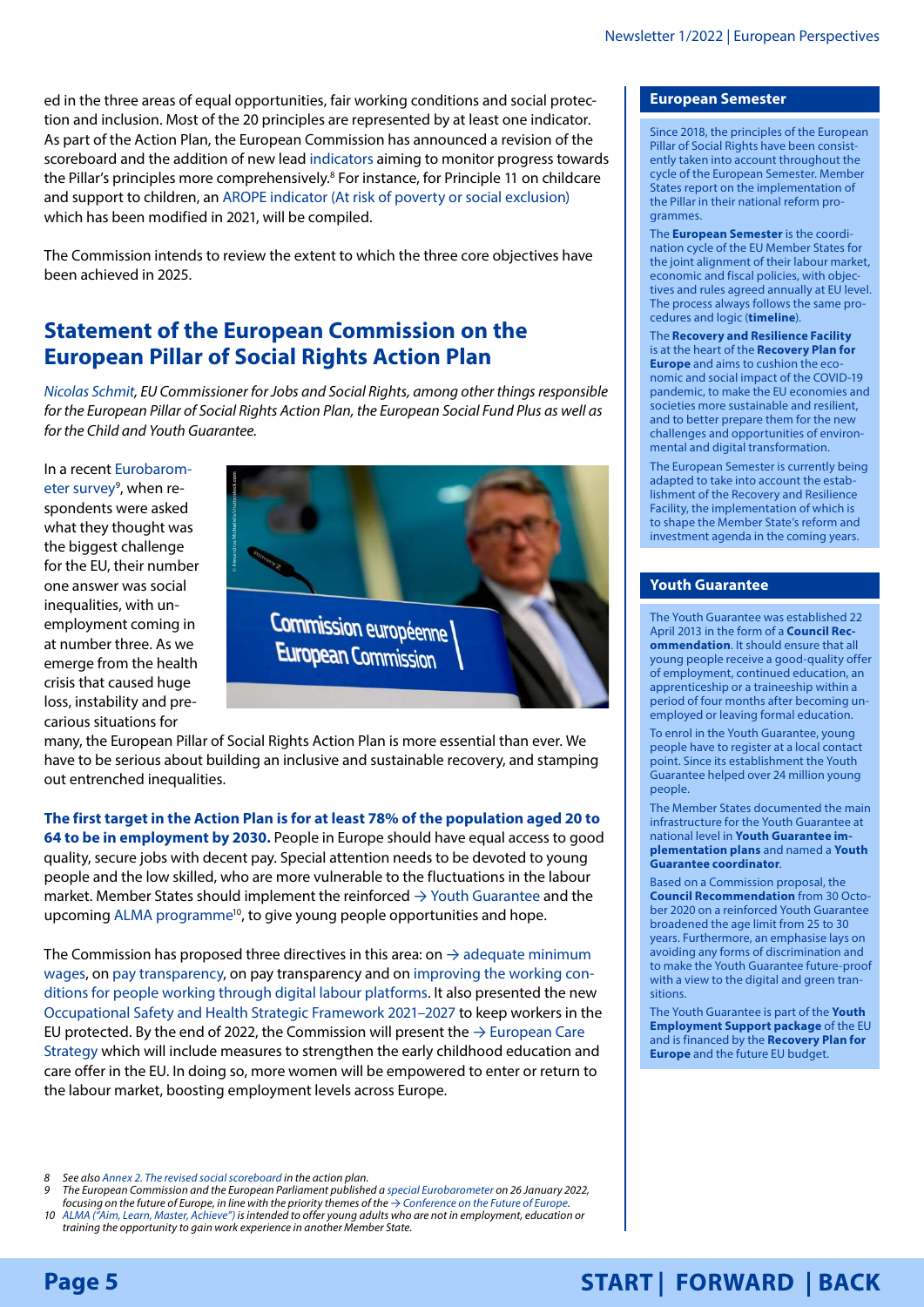## <span id="page-5-0"></span>**The second target is for at least 60% of all adults to participate in training every**

**year.** The economy is going through huge transformations, and we must adapt with it. This means that lifelong learning and the need to regularly acquire new skills is more relevant than ever. The [European Skills Agenda](https://ec.europa.eu/social/main.jsp?langId=en&catId=1223) includes many ways to help Member States achieve this goal: from the Pact for Skills to Microcredentials to boosting Vocational Education and Training. Member States recognise this urgent need and have included several skills policies and investments in their  $\rightarrow$  [national recovery plans.](#page-4-3)

**The third target is for the number of people at risk of poverty or social exclusion to be reduced by at least 15 million by 2030.** The COVID-19 pandemic stopped the downward trend in poverty levels, but we are committed to getting it back on track. The EU is working on several strands to coordinate efforts across the EU: for example with the  $\rightarrow$  [European Platform on Combatting Homelessness](#page-5-2), the  $\rightarrow$  European Child [Guarantee](#page-7-0) to break the cycle of disadvantage, and with the  $\rightarrow$  upcoming initiative on [Minimum Income.](#page-8-1)

We are living in turbulent and fast-changing times, and it is critical that these changes happen in a sociallyfair way. It will take a concerted, collective effort to build the strong social Europe set out in the Pillar of Social Rights Action Plan. Together we can make it happen.

# **Civil society perspectives in interview: The role of social rights in Europe for civil society organisations**

*Alva Finn is the Secretary General of [Social Platform](https://www.socialplatform.org/) – the largest civil society network fighting for social justice in Europe. Social Platform has strength in numbers and puts power back into people's hands who want a more Social Europe. Collectively with their 44 members, they unite and give a voice to tens of thousands of organisations at local, regional, national and EU level and hundreds of millions of people in Europe in all their diversity. Alva Finn has over ten years of experience in human rights, development and social policy at UN, EU and national levels. You can follow Alva and Social Platform on Twitter [@alvfinn](https://twitter.com/alvfinn) and [@so](https://twitter.com/social_platform)[cial\\_platform.](https://twitter.com/social_platform)*

*Alfonso Lara Montero is the Chief Executive Officer of the [European Social Network \(ESN](http://www.esn-eu.org/)), founded in 1992, and which brings together more than 160 social services organisations and millions of professionals in national, regional and local authorities responsible for the design and delivery of public social services in 35 countries. Working closely with these, ESN promotes social inclusion and better life chances through the delivery of quality public social services. Alfonso has over 15 years of experience in public policy at international level, has advised governments on the development of community care and has led ESN's thematic work on mental health, children's services, integrated services and evidence-based social services. You can follow Alfonso and ESN on Twitter [@A\\_LMontero](https://twitter.com/A_LMontero) and [@ESNsocial](https://twitter.com/ESNsocial).*

## **What role do the European Pillar of Social Rights and the European Pillar of Social Rights Action Plan play in your work in a civil society organisation?**

**Finn:** The European Pillar of Social Rights is basically our compass at Social Platform. It is the overarching social agenda that we had been asking for many years. We believe that the Social Pillar and its Action Plan<sup>11</sup> show us the way to a decent life for all people living in Europe in all their diversity. It underpins all of our work, and Social Platform coordinates the civil dialogue and monitoring of the Social Pillar with our vast membership. We also recently started a  $\rightarrow$  [Group of Social Pillar Champions](#page-5-3), composed of Members of the European Parliament who are the most vocal and visible supporters of social rights, and look forward to working with them on the implementation of this social compass!

*11 Social Platform (2020): [Contribution to the Consultation of the European Commission on the European Pillar of Social](https://www.socialplatform.org/what-we-do/european-pillar-of-social-rights/action-plan/)  [Rights Action Plan](https://www.socialplatform.org/what-we-do/european-pillar-of-social-rights/action-plan/).*

#### <span id="page-5-1"></span>**Proposal for a directive on adequate minimum wages**

There are large differences between EU Member States in the proportion of workers covered by collective bargaining agreements as well as in the level of minimum wages. This is due, among other things, to the vastly different labour market models in the individual countries. Fair wages that provide for a decent standard of living are stated as Principle 6 of the European Pillar of Social Rights.

The European Commission submitted a **[Proposal for a directive on adequate](https://eur-lex.europa.eu/legal-content/EN/TXT/PDF/?uri=CELEX:52020PC0682&from=EN)  [minimum wages](https://eur-lex.europa.eu/legal-content/EN/TXT/PDF/?uri=CELEX:52020PC0682&from=EN)** in the European Union on 28 October 2020. On 6 December 2021, the Council of the European Union agreed on a **[mandate for negotiations](https://www.consilium.europa.eu/en/press/press-releases/2021/12/06/council-agrees-on-mandate-for-negotiations-on-a-eu-framework-on-adequate-minimum-wages/)**, signalling support in principle and willingness to negotiate with the European Parliament. Now these two institutions need to agree on a final text.

#### <span id="page-5-2"></span>**European Platform on Combatting Homelessness**

In the subsection "Social Protection and Social Inclusion", the European Pillar of Social Rights Action Plan proposes the establishment of a **[European Platform](https://ec.europa.eu/social/main.jsp?catId=1550&langId=en)  [on Combatting Homelessness](https://ec.europa.eu/social/main.jsp?catId=1550&langId=en)** in the second quarter of 2021. This Platform is to support Member States, cities and service providers in sharing best practices and in identifying efficient and innovative approaches. The project is in line with Principle 19 of the European Pillar of Social Rights: Housing and assistance for the homeless.

The implementation of this project was launched at a **[high-level conference](https://www.2021portugal.eu/en/events/high-level-conference-european-platform-on-combatting-homelessness/)** in Lisbon on 21 June 2021 with the signing of the **[Lisbon Declaration on the Europe](https://ec.europa.eu/social/BlobServlet?docId=24120&langId=en)[an Platform on Combatting Homeless](https://ec.europa.eu/social/BlobServlet?docId=24120&langId=en)[ness](https://ec.europa.eu/social/BlobServlet?docId=24120&langId=en)**. The Declaration commits the participating EU institutions, EU Member States and civil society organisations to work towards the elimination of homelessness by 2030. On 28 February 2022, the Platform's **[work programme](https://ec.europa.eu/social/main.jsp?langId=en&catId=1550&furtherNews=yes&newsId=10186)** was endorsed at another high-level conference.

#### <span id="page-5-3"></span>**Social Platform: [Group of Social](https://www.socialplatform.org/what-we-do/european-pillar-of-social-rights/group-of-social-pillar-champions/)  [Pillar Champions](https://www.socialplatform.org/what-we-do/european-pillar-of-social-rights/group-of-social-pillar-champions/)**

As part of Social Platform's work on the Social Pillar, they created a new **[Group](https://www.socialplatform.org/what-we-do/european-pillar-of-social-rights/group-of-social-pillar-champions/)  [of Social Pillar Champions](https://www.socialplatform.org/what-we-do/european-pillar-of-social-rights/group-of-social-pillar-champions/)**. This group brings together Members of the European Parliament who have expressed their particular interest and commitment to the implementation of the European Pillar of Social Rights. Civil society organisations and the European Parliament working more closely together will help build momentum for stronger, more sustainable and inclusive social rights for all people in the EU. It will also help raise awareness of the Social Pillar, the importance of social justice, and the vital role that the European project has in protecting and promoting human rights. The foundation of the group was stated during an **[event](https://www.socialplatform.org/events/group-of-social-pillar-champions-launch-event/?utm_source=email&utm_campaign=November%20eNB&utm_medium=email)** on 30 November 2021.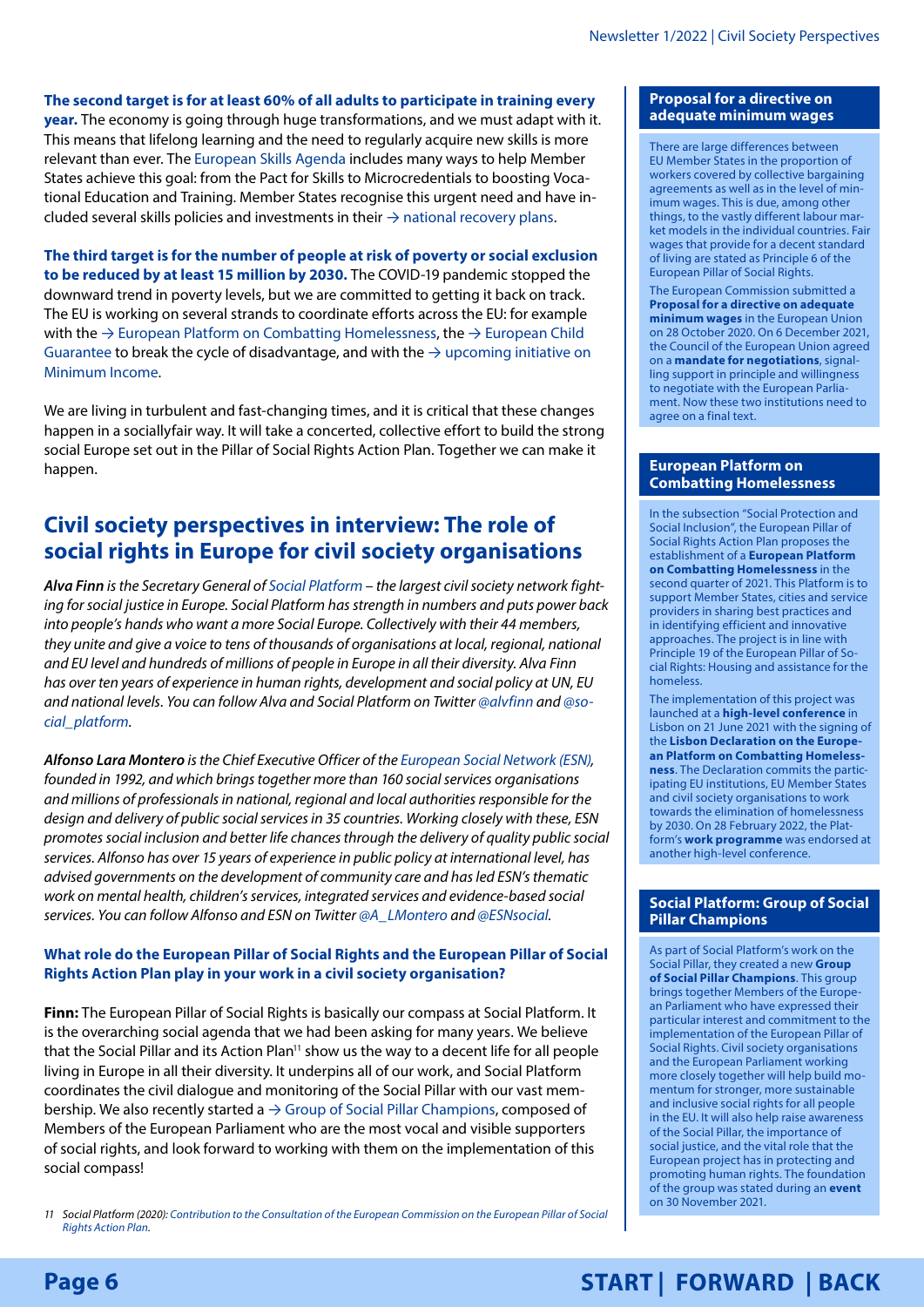<span id="page-6-0"></span>

**Montero:** The European Social Network (ESN) is a network of more than 160 public authorities and organisations with responsibility for social services at local, regional and national level. These organisations are instrumental in the planning, development, financing, delivery and monitoring of social services. Due to the nature of their

work, social services are in regular and close contact with all population groups and are best placed to guarantee the implementation of the social rights enshrined in the Pillar. Therefore, public social services authorities should be fundamental partners in the implementation to ensure success of this European initiative. For example, on the development of Child Guarantee National Plans, public social services need to be consulted in identifying areas of reform and investment in care and support programmes for children and families. In this way, the work of ESN and its members, with statutory duties for social services, is interconnected with the Social Pillar but also with its accompanying Action Plan and initiatives.

# **How exactly does your organisation work with both instruments? Which target groups and topics are particularly important in your work?**

**Montero:** Both instruments are strongly present in the work programme of ESN. In practice, this means that spreading knowledge and incorporating the principles of the Social Pillar are central to how we organise our activities. In the past, we have actively engaged with the instruments to help shape them. In 2016, as part of the consultation of the Commission on the Pillar, we made recommendations on how to implement the Pillar.<sup>12</sup> We then followed these up with our recommendations in the consultation for the European Pillar of Social Rights Action Plan in 2020.<sup>13</sup> In fact, one of our proposals in 2016 was the establishment of a roadmap with steps for implementation. We were thus glad to see this being taken up in 2020.

We work closely with public social services to bridge the gap between local and European policies through expertise, knowledge and practice-sharing and -building. Our members have a statutory duty of care towards all populations throughout the life course. This means they are responsible for the care and support of all individuals that may need care. ESN promotes community- and home-based care approaches in innovative ways and forms to address the individual needs of all population groups, and therefore ensure the implementation of the Action Plan and the Pillar principles.

**Finn:** If the Social Pillar is our compass, the Action Plan is the roadmap. Through our members, Social Platform represents Europe in all its diversity – men and women, the young and old, families, people with an ethnic, migrant or religious background, Roma, LGBTI people, people with disabilities, people with care responsibilities, people experiencing poverty and discrimination and the people that provide invaluable services for a more inclusive society and work in social enterprises that want to create a better world.

That is why the entire Social Pillar is important for the target groups we work with. There is no one single silver bullet to inclusion and ending poverty. The 20 principles are a recognition that not everyone can have a decent life through employment alone.

## <span id="page-6-1"></span>**Equal Treatment Directives**

The following four anti-discrimination directives have been adopted in the European Union:

- 1. **[Council Directive 2000/43/EC of](https://eur-lex.europa.eu/legal-content/EN/TXT/?uri=CELEX%3A32000L0043)  29 [June 2000](https://eur-lex.europa.eu/legal-content/EN/TXT/?uri=CELEX%3A32000L0043)** implementing the principle of equal treatment between persons irrespective of racial or ethnic origin,
- 2. **[Council Directive 2000/78/EC of 27No](https://eur-lex.europa.eu/legal-content/EN/TXT/?uri=celex%3A32000L0078)[vember 2000](https://eur-lex.europa.eu/legal-content/EN/TXT/?uri=celex%3A32000L0078)** establishing a general framework for equal treatment in employment and occupation,
- 3. **[Council Directive 2004/113/EC of](https://eur-lex.europa.eu/legal-content/EN/TXT/?uri=celex%3A32004L0113)  [13December 2004](https://eur-lex.europa.eu/legal-content/EN/TXT/?uri=celex%3A32004L0113)** implementing the principle of equal treatment between men and women in the access to and supply of goods and services,
- 4. **[Directive 2006/54/EC of the European](https://eur-lex.europa.eu/legal-content/EN/TXT/?uri=CELEX%3A32006L0054)  [Parliament and of the Council of 5 July](https://eur-lex.europa.eu/legal-content/EN/TXT/?uri=CELEX%3A32006L0054)  [2006](https://eur-lex.europa.eu/legal-content/EN/TXT/?uri=CELEX%3A32006L0054)** on the implementation of the principle of equal opportunities and equal treatment of men and women in matters of employment and occupation (recast).

In Germany, these directives have been transposed into national law as part of the **[General Act on Equal TreatmentAct](https://www.gesetze-im-internet.de/agg/)  [\(Allgemeines Gleichbehandlungs](https://www.gesetze-im-internet.de/agg/)[gesetz\)](https://www.gesetze-im-internet.de/agg/)**.

A **[fifth Anti-Discrimination Directive](https://eur-lex.europa.eu/LexUriServ/LexUriServ.do?uri=COM:2008:0426:FIN:en:PDF)**, which would have created EU-wide rules to protect against discrimination on the grounds of disability, sexual orientation, age, religion or belief, has been blocked in the Council of the European Union since 2008. According to her **[political guide](https://ec.europa.eu/info/sites/default/files/political-guidelines-next-commission_en.pdf)[lines](https://ec.europa.eu/info/sites/default/files/political-guidelines-next-commission_en.pdf)**, President von der Leyen and her European Commission intend to propose new anti-discrimination legislation.

As part of the projects within the European Pillar of Social Rights Action Plan, the Commission has already published a report on the implementation of the **[Employment Equality Directive and the](https://eur-lex.europa.eu/legal-content/EN/ALL/?uri=COM:2021:139:FIN)  [Racial Equality Directive](https://eur-lex.europa.eu/legal-content/EN/ALL/?uri=COM:2021:139:FIN)** in 2021. In addition, various legislative proposals are to be presented by 2022 – for instance with the aim of strengthening equality bodies. A **[consultation](https://ec.europa.eu/info/law/better-regulation/have-your-say/initiatives/13098-Equality-bodies-binding-standards_en)** on this has already been carried out from December 2021 to March 2022.

```
Page 7
```
*<sup>12</sup> European Social Network (2016): [Contribution to the Consultation of the European Commission on the European Pil](https://www.esn-eu.org/sites/default/files/publications/ESN_Position_Paper_on_the_EC_Pillar_of_Social_Rights.pdf)[lar of Social Rights](https://www.esn-eu.org/sites/default/files/publications/ESN_Position_Paper_on_the_EC_Pillar_of_Social_Rights.pdf).*

*<sup>13</sup> European Social Network (2021): [Contribution to the Consultation of the European Commission on the European Pil](https://ec.europa.eu/social/BlobServlet?docId=23712&langId=en)[lar of Social Rights Action Plan](https://ec.europa.eu/social/BlobServlet?docId=23712&langId=en).*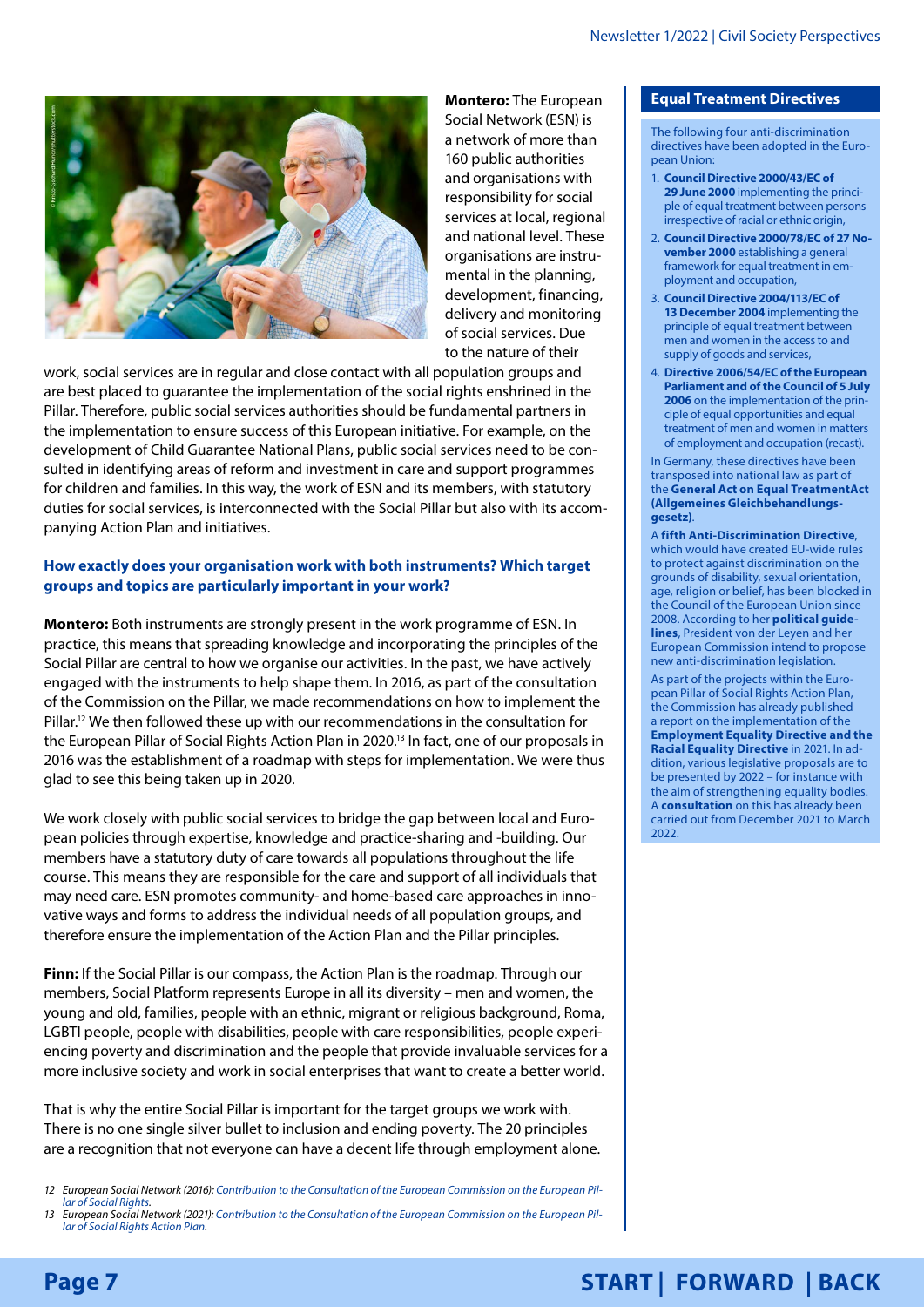<span id="page-7-1"></span>Many people are not in employment due to discrimination, health issues or disabilities, or lack of skills. Without equal opportunities, social protection, supportive services as well as decent living and working conditions, we can't have a socially fair society.

## **Which measures of the European Pillar of Social Rights Action Plan do you see as particularly conducive to a strong and equal Europe? Where do you still see gaps in the Action Plan?**

**Finn:** For Social Platform, the work on adequate minimum wages is crucial to make work pay. There are millions of people in work who are still experiencing poverty. A strong  $\rightarrow$  [minimum wage directive,](#page-5-1) without exceptions, can make sure that people are properly rewarded for their hard work and that they can make ends meet.

We would love to see more work on equal opportunities, which has stalled at EU level as the  $\rightarrow$  [Equal Treatment Directive](#page-6-1) is blocked in the Council.

The pandemic has shown that proper social protection ensures that people can live a decent life, even when the world is changing. We would like to see more and legally binding action on adequate minimum income, including through better pensions and unemployment benefits.

Many of Social Platform's members represent people who benefit and are supported by not-for-



profit social services or are service providers themselves. Our service provider members tell us time and again that they lack the resources to make sure they can deliver quality, affordable and accessible social, health and care services to everyone who needs them.

We would also like to see the European Union taking on a greater role in ending the housing crisis in many Member States. There is not much on housing in the European Pillar of Social Rights Action Plan, apart from the  $\rightarrow$  European Platform on Combatting [Homelessness](#page-5-2) and the [Affordable Housing Initiative](https://ec.europa.eu/growth/sectors/proximity-and-social-economy/social-economy-eu/affordable-housing-initiative_en) which is a pilot project funded by the EU.

**Montero:** Since the launch of the European Pillar of Social Rights Action Plan, the Commission has rolled out significant initiatives such as the  $\rightarrow$  [Disability Platform](#page-8-0) and the European Platform on Combatting Homelessness, which bring together key stakeholders to make the Action Plan a reality and ensure it works for the people it will impact. ESN is participating in both Platforms as the voice of social services that work directly with these populations. We will continue to highlight the essential role of social services to ensure equal opportunities for everyone – from children to adults with dependency needs.

The launch of the  $\rightarrow$  [Child Guarantee](#page-7-0) and the Long-term Care Guarantee are promising measures to ensure equal opportunities for all children and access to long-term care for everyone with dependency needs. Likewise, the European Commission's proposal for a  $\rightarrow$  [minimum income initiative](#page-8-1) should contribute to making social rights a reality. However, for these ambitions to be fully realised, ESN feels the essential role of public social services needs to be recognised as equivalent to health or education services. This sta-

### <span id="page-7-0"></span>**European Child Guarantee**

The EU Member States adopted a **[Council](https://eur-lex.europa.eu/legal-content/EN/TXT/HTML/?uri=CELEX:32021H1004&from=EN)  [Recommendation establishing a Euro](https://eur-lex.europa.eu/legal-content/EN/TXT/HTML/?uri=CELEX:32021H1004&from=EN)[pean Child Guarantee](https://eur-lex.europa.eu/legal-content/EN/TXT/HTML/?uri=CELEX:32021H1004&from=EN)** on 14 June 2021. The aim of the Child Guarantee is to prevent and combat social exclusion by guaranteeing access for children in need to a range of essential services such as early childhood care, education, healthcare or healthy nutrition and adequate housing. This is to contribute to the protection of children's rights by combatting child poverty and promoting equal opportunities.

The European Child Guarantee complements the second pillar of the **[Strategy](https://ec.europa.eu/info/policies/justice-and-fundamental-rights/rights-child/eu-strategy-rights-child-and-european-child-guarantee_en)  [on the Rights of the Child](https://ec.europa.eu/info/policies/justice-and-fundamental-rights/rights-child/eu-strategy-rights-child-and-european-child-guarantee_en)**, adopted by the European Commission on 24 March 2021. It includes the right of children to realise their full potential regardless of their social background.

Member States are called upon to appoint, with consultation and involvement of stakeholders, a national Child Guarantee Coordinator, and within nine months of the adoption of the Recommendation to submit to the European Commission an implementation Action Plan for the period up to 2030. In March 2022, the European Commission published a **[Child Guar](https://ec.europa.eu/social/BlobServlet?docId=24921&langId=en)[antee Coordinators list](https://ec.europa.eu/social/BlobServlet?docId=24921&langId=en)**. However, by the deadline of 15 March 2022, merely one National Action Plan and three drafts had been submitted to European Commission. By now (20 May 2022), the National Action Plans of Belgium, Denmark, Estonia, France, Italy, the Netherlands and Sweden have been published on the **[Commis](https://ec.europa.eu/social/main.jsp?catId=1428&langId=en)[sion's Child Guarantee website](https://ec.europa.eu/social/main.jsp?catId=1428&langId=en)**.

From 2017 to 2022, the European Commission had a preparatory action carried out in several phases to test the feasibility of an EU-wide Child Guarantee. The third and final phase with **[pilot projects in](https://www.unicef.org/eca/european-child-guarantee)  [seven countries](https://www.unicef.org/eca/european-child-guarantee)** was carried out by the United Nations International Children's Emergency Fund (UNICEF).

**Resources for the implementation of the European Child Guarantee in Germany**

- Deutsches Kinderhilfswerk: **[Imple](https://www.dkhw.de/fileadmin/Redaktion/1_Unsere_Arbeit/1_Schwerpunkte/1_Kinderarmut/EU-Kindergarantie/Kindergarantie_Eckpunktepapier_10.02._FINAL.pdf)[mentation of the European Child](https://www.dkhw.de/fileadmin/Redaktion/1_Unsere_Arbeit/1_Schwerpunkte/1_Kinderarmut/EU-Kindergarantie/Kindergarantie_Eckpunktepapier_10.02._FINAL.pdf)  [Guarantee in Germany – Children's](https://www.dkhw.de/fileadmin/Redaktion/1_Unsere_Arbeit/1_Schwerpunkte/1_Kinderarmut/EU-Kindergarantie/Kindergarantie_Eckpunktepapier_10.02._FINAL.pdf)  [Rights Key Issues Paper on the Na](https://www.dkhw.de/fileadmin/Redaktion/1_Unsere_Arbeit/1_Schwerpunkte/1_Kinderarmut/EU-Kindergarantie/Kindergarantie_Eckpunktepapier_10.02._FINAL.pdf)[tional Action Plan](https://www.dkhw.de/fileadmin/Redaktion/1_Unsere_Arbeit/1_Schwerpunkte/1_Kinderarmut/EU-Kindergarantie/Kindergarantie_Eckpunktepapier_10.02._FINAL.pdf)** of 10 February 2022 (in German).
- Eurochild Child Guarantee Taskforce (2022): **[Country Report Germany. Rec](https://www.dkhw.de/fileadmin/Redaktion/1_Unsere_Arbeit/1_Schwerpunkte/1_Kinderarmut/EU-Kindergarantie/Eurochild_Child_Guarantee_Report_Germany.pdf)[ommendations for the Child Guaran](https://www.dkhw.de/fileadmin/Redaktion/1_Unsere_Arbeit/1_Schwerpunkte/1_Kinderarmut/EU-Kindergarantie/Eurochild_Child_Guarantee_Report_Germany.pdf)[tee National Action Plan in Germany](https://www.dkhw.de/fileadmin/Redaktion/1_Unsere_Arbeit/1_Schwerpunkte/1_Kinderarmut/EU-Kindergarantie/Eurochild_Child_Guarantee_Report_Germany.pdf)**.
- Save the Children (2021): **[Guarantee](https://resource-centre-uploads.s3.amazonaws.com/uploads/Guaranteeing-Childrens-Future-Report-Full-NOV-2021_compressed.pdf)[ing Children's Future. How to end](https://resource-centre-uploads.s3.amazonaws.com/uploads/Guaranteeing-Childrens-Future-Report-Full-NOV-2021_compressed.pdf)  [child poverty and social exclusion in](https://resource-centre-uploads.s3.amazonaws.com/uploads/Guaranteeing-Childrens-Future-Report-Full-NOV-2021_compressed.pdf)  [Europe](https://resource-centre-uploads.s3.amazonaws.com/uploads/Guaranteeing-Childrens-Future-Report-Full-NOV-2021_compressed.pdf)**.
- UNICEF (2021): **[Undertaking a syn](https://www.unicef.org/eca/reports/deep-dive-european-child-guarantee-germany)[thesis of policies, programmes and](https://www.unicef.org/eca/reports/deep-dive-european-child-guarantee-germany)  [mechanisms addressing the social](https://www.unicef.org/eca/reports/deep-dive-european-child-guarantee-germany)  [exclusion of children in Germany](https://www.unicef.org/eca/reports/deep-dive-european-child-guarantee-germany)**.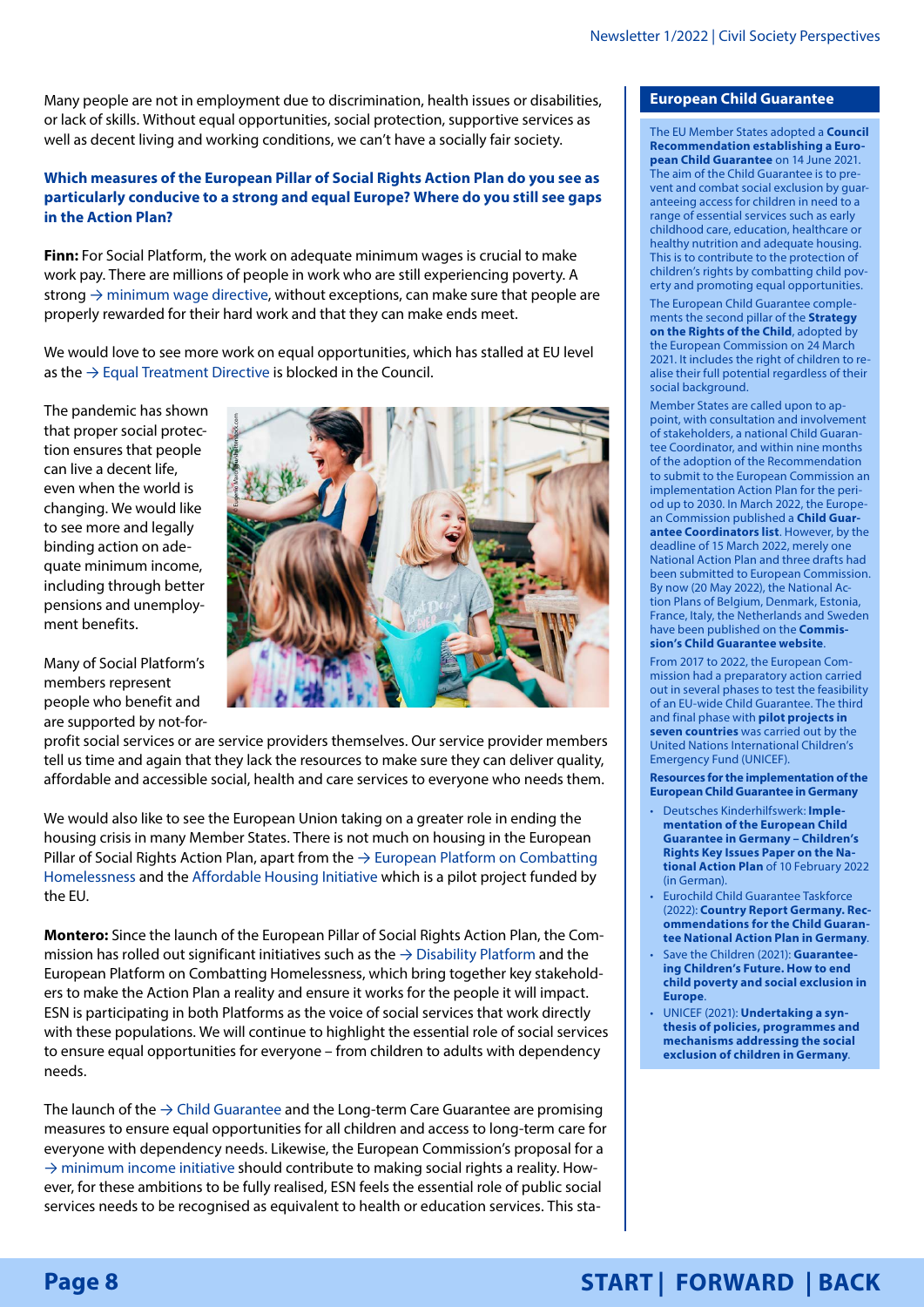<span id="page-8-2"></span>tus should translate into a proposal for a care guarantee for all, which would safeguard adequate resourcing and funding for implementing their social protection duties as well as essential services like family care for children, day or home care for people with disabilities or older people.

## **What impact do you hope the European Pillar of Social Rights Action Plan will have? What should be achieved in three years?**

**Montero:** If all Member States get fully behind the Pillar, this could have an enormous impact on the promotion of social inclusion, alleviating poverty and reducing inequalities in Europe. The most vulnerable in society would have adequate safeguards to prevent them from harm and exclusion. However, mechanisms need to be in place to ensure the holistic and integrated implementation of the Pillar at national level. The mechanisms put in place until now have not always been successful. For example, by 1 April, just three national governments had submitted their national plans for the  $\rightarrow$  [Child Guarantee.](#page-7-0) At European level, the Social Scoreboard should provide specific data by age, gender and disability to offer precise and relevant information to assess the state of implementation.



At ESN, we believe that ultimately the social inclusion and protection objectives can only be realised through a Care Guarantee for All. Why? A cross-cutting element across the twenty principles of the Pillar is the provision of support to different vulnerable populations. Therefore, having a guarantee to care for those who need

it is the first step to ensure quality in social services and social care as well as adequate resourcing and support for the workforce. The guarantee would complement other initiatives like the Child or Long-Term Care Guarantee or the  $\rightarrow$  [Disability Strategy](#page-8-0). Looking at the future  $\rightarrow$  [European Care Strategy,](#page-2-1) we recommend this includes a guarantee to care for all who need social support in line with statutory duties for social protection in countries across Europe.14

**Finn:** If we keep up the momentum, we could see the EU taking on a role in adequate minimum income and more investment in quality essential services like social services, housing, healthcare and education. We are calling for a strategy on social services and hope that the European Commission will add this to its agenda when it reviews the Action Plan in 2025 or even earlier.

It is also going to be exciting to see where the  $\rightarrow$  [European Care Strategy](#page-2-1) takes us. For so long, care has been considered a luxury or something for the family to take care of. Now, there is a recognition that everyone needs care across their lives, from childhood into our later lives. There is also a recognition that care work can be empowering for society and for women in particular so that their contributions are recognised and balanced with their work lives.

#### <span id="page-8-1"></span>**Recommendation on Minimum Income**

In the subsection "Social Protection and Social Inclusion" of the European Pillar of Social Rights Action Plan, a Council Recommendation on minimum income is announced for 2022. This is intended to complement existing measures by the Member States to ensure a minimum income across the EU which protects against poverty and social exclusion. This is in line with Principle 14 of the European Pillar of Social Rights, which states that every person lacking sufficient resources has the right to adequate minimum income benefits ensuring a life in dignity at all stages of life, and effective access to enabling goods and services. For those who are able to work, minimum income benefits are to be combined with incentives for (re)integration into the labour market. A **[public consultation](https://ec.europa.eu/info/law/better-regulation/have-your-say/initiatives/13294-Recommendation-on-minimum-income_en)** on this was held in March/April 2022.

#### <span id="page-8-0"></span>**[Strategy for the Rights of Persons](https://ec.europa.eu/social/main.jsp?catId=738&langId=en&pubId=8376&furtherPubs=yes)  [with Disabilities 2021–2030](https://ec.europa.eu/social/main.jsp?catId=738&langId=en&pubId=8376&furtherPubs=yes)**

On 3 March 2022, the European Commission adopted – together with the European Pillar of Social Rights Action Plan – a new **[Strategy for the Rights of Persons](https://ec.europa.eu/social/main.jsp?catId=738&langId=en&pubId=8376&furtherPubs=yes)  [with Disabilities 2021–2030](https://ec.europa.eu/social/main.jsp?catId=738&langId=en&pubId=8376&furtherPubs=yes)**. The Strategy aims to ensure that all persons with disabilities in Europe are free to choose their lifestyle and place of residence, to participate fully in all areas of society and to move freely within the EU, and that they are guaranteed respect for their human rights. The implementation of the Strategy in National Action Plans is the responsibility of the Member States.

One undertaking of the Strategy is the establishment of a Platform for People with Disabilities. On 13 December 2021, the European Commission announced that 14 civil society organisations had been selected as **[members of this new platform](https://ec.europa.eu/social/main.jsp?catId=89&furtherNews=yes&newsId=10124&langId=en)**. Together with the EU institutions and the Member States, which had proposed their respective representatives in advance, this expert group is to support the implementation of the Strategy.

### <span id="page-8-3"></span>**European Green Deal**

With the **[European Green Deal](https://ec.europa.eu/info/strategy/priorities-2019-2024/european-green-deal_en)**, the European Commission under Ursula von der Leyen has from the very start of its term in office outlined a holistic scenario that combines technical, economic and social aspects of sustainability and contains a roadmap to make Europe the first climate-neutral continent by 2050. In June 2021, the Council of the European Union and the European Parliament adopted the **[European Climate Law](https://ec.europa.eu/clima/eu-action/european-green-deal/european-climate-law_en)**.

From a socio-political perspective, the **[Just Transition Mechanism](https://ec.europa.eu/info/strategy/priorities-2019-2024/european-green-deal/finance-and-green-deal/just-transition-mechanism_en)** is an essential financial instrument to ensure that the transition to a climate-neutral economy is fair and no one is left behind. It provides funding of around 55 billion euro over the period 2021–2027 to cushion the socio-economic impacts of the transition in the most affected regions.

*14 European Social Network (2022): [Contribution to the Consultation of the European Commission on the European](https://www.esn-eu.org/de/node/6358)  [Care Strategy](https://www.esn-eu.org/de/node/6358) (in Englisch).*

# **[START](#page-0-0) | [FORWARD](#page-9-1) | [BACK](#page-7-1)**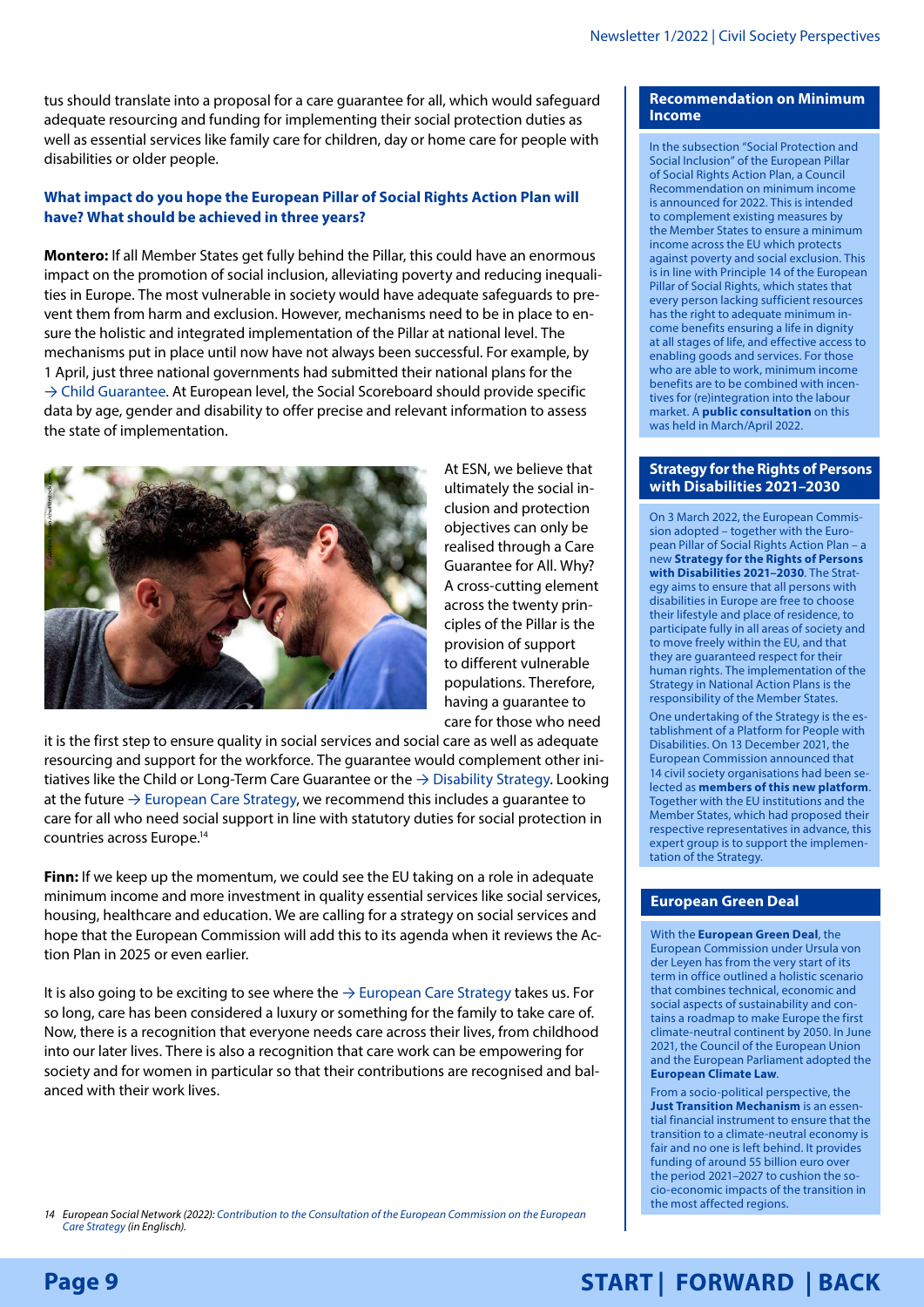#### <span id="page-9-1"></span>**What should follow the Action Plan after 2030?**

**Finn:** That is a very good question! Last time around, we didn't reach the 2020 target on poverty. With several crises hampering social progress in Europe, we will need to see where we are on the new headline targets on employment, skills and poverty reduction in 2030. First feedback on the national targets set by Member States to implement the



EU headline targets is mixed and there are concerns that they lack ambition. The world is always changing and there are always new challenges and opportunities that come from technology, geopolitical dynamics, the list goes on. On top of that, we know that  $\rightarrow$  [socially just twin green and digital transformations](#page-8-3) are a massive project that will take generations. Hopefully, the next Action Plan will look at how we move to the next stage of the transformation in the next decade. A Social Europe needs to be a priority to ensure a decent life for all.

**Montero:** It will be key to assess whether the three headline objectives of the European Pillar of Social Rights Action Plan have been achieved by 2030, particularly the one on lifting 15 million people out of poverty and social exclusion, including five million chil $dren$   $\leftrightarrow$  [Statement of the European Commission\)](#page-4-1).

Looking back at the 2020 strategy, there was no joint assessment of the European Commission and national governments, but we know this target was missed. It is very important that there is a joint effort to assess whether the objectives set out by the Pillar and its Action Plan are achieved and to build on the learnings of working together to draft a post-2030 strategy, which should be based on positive implementation to continue advancing social inclusion.

The European Commission should coordinate national government programmes in the form of enhancement of productive capacities, adequate social protection and improved access to quality social services which are crucial to achieving socially inclusive, broad-based and sustainable development in our societies. They must ensure that no one is left behind.

#### <span id="page-9-0"></span>**Conference on the Future of Europe**

The Conference on the Future of Europe was proposed by France and launched on 9 May 2021 by President Emmanuel Macron together with the Presidents of the European Parliament, the European Council and the European Commission.

The conference is intended to offer a new space for debate among the European population and to empower citizens to help shape the future of Europe.

Wishes and expectations can be expressed on a multilingual **[online plat](https://futureu.europa.eu/?locale=en)[form](https://futureu.europa.eu/?locale=en)** and through national as well as four **[European Citizens' Panels](https://futureu.europa.eu/assemblies/citizens-panels?locale=en)**<sup>1</sup>. These contributions were consolidated and discussed in the **[Conference Plenaries](https://futureu.europa.eu/pages/plenary?locale=en)**<sup>2</sup> of the conference. The final plenary of the conference took place on 29/30 April 2022 in Strasbourg. There, the consolidated proposals were endorsed by the plenary by consensus and then included in the **[Conference Final Report](https://futureu.europa.eu/pages/reporting?locale=en)**, which was presented to the Joint Presidency (composed of the European Parliament, the Council of the EU and the European Commission) on 9 May in Strasbourg for the formal closure of the conference. The three institutions, within their respective spheres of competence and in accordance with the treaties, are now to consider in a timely manner how to effectively follow up.

- *1 The [topics of the panels](https://futureu.europa.eu/assemblies/citizens-panels?locale=en) are 1. "Stronger economy, social justice, and jobs / Education, culture, youth and sport / Digital transformation, 2. "European democracy / Values and rights, rule of law, security", 3. "Climate change and the environment / Health", 4. "EU in the World / Migration".*
- *2 The plenary assembly is composed of representatives of the European Parliament, the Council of the EU, the European Commission, national parliaments and citizens.*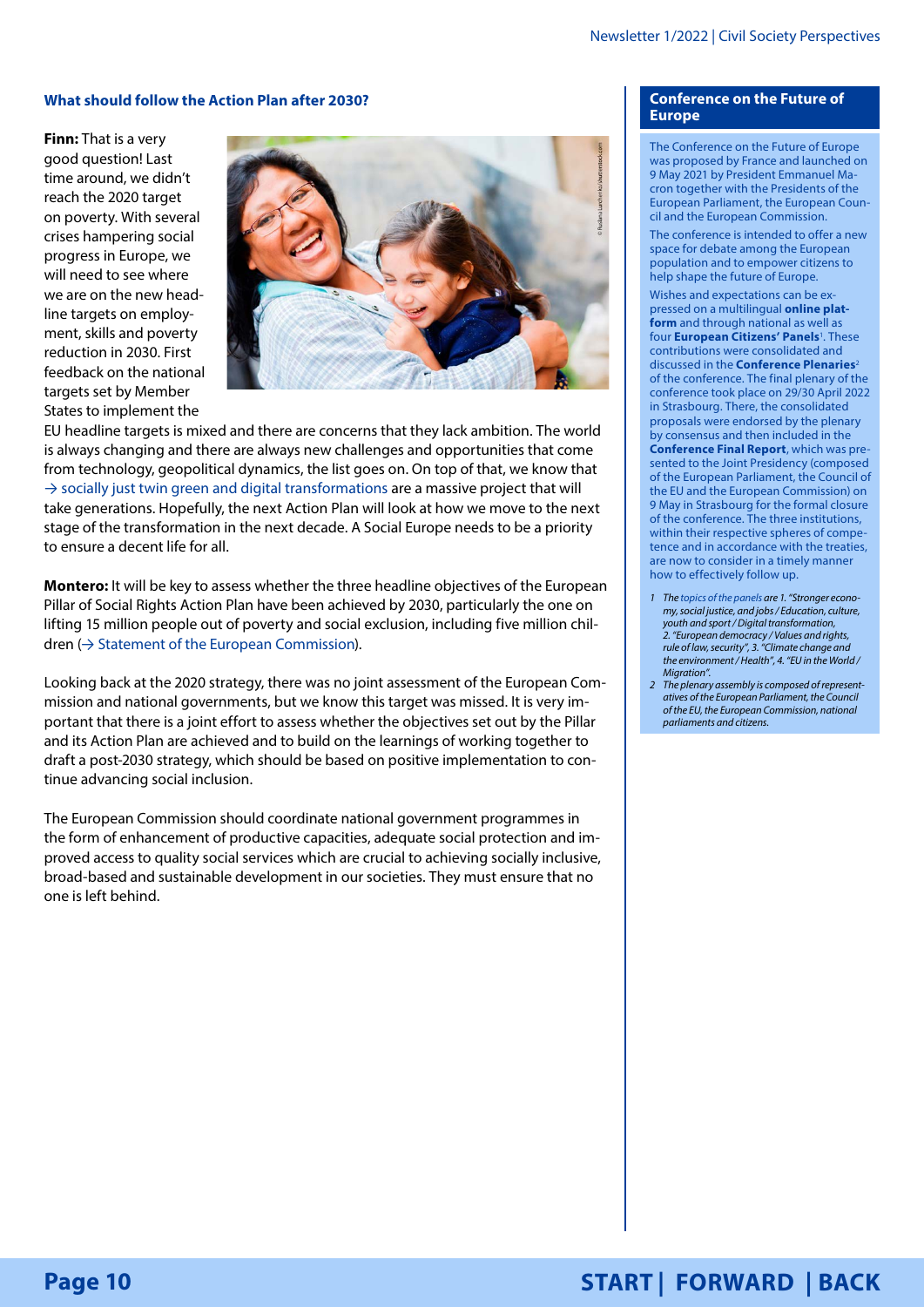# <span id="page-10-0"></span>**Perspectives from Germany and France regarding a strong and just Europe – focusing on the current state of national implementation of the European Child Guarantee**

*Social scientist Sarah Molter is Research Officer at the [Observatory for Sociopolitical Devel](https://www.beobachtungsstelle-gesellschaftspolitik.de/)[opments in Europe.](https://www.beobachtungsstelle-gesellschaftspolitik.de/) She works on issues in the fields of children and family, among others, and analyses developments on European and national level.*

The implementation and realisation of the European Pillar of Social Rights can only succeed if the Member States' national governments are also committed to a strong and just Europe. Germany and France have long maintained close  $\rightarrow$  [cooperation](#page-10-1) in the field of social policy, including family and youth policy. At European level, the two countries want in 2022 to focus in particular on socio-political issues, such as the participation of children.<sup>15</sup>

# **France and the European Pillar of Social Rights Action Plan**

At the Porto Social Summit on 7-8 May 2021, French President Emmanuel Macron emphasised the social dimension of the European Union and of European values: "As Europeans, we are shaping the answer to the crisis we are facing: a social response, in line with our values."<sup>16</sup>



France holds the  $\rightarrow$  [Pres](#page-10-2)[idency of the Council of](#page-10-2)  [the European Union](#page-10-2) from 1 January to 30 June 2022. The Presidency's programme includes, among other things, the objective of a humane Europe: "A humane Europe that listens to the concerns expressed by its citizens through the  $\rightarrow$  Conference on the [Future of Europe;](#page-9-0) that defends the rule of law

and upholds its values; […] is committed to fighting discrimination and securing a future for the next generation."<sup>17</sup> The Presidency's programme furthermore emphasises that France will follow up on the European Pillar of Social Rights and the commitments made at the Porto Social Summit in order to strengthen a social Europe. The country supports the European Pillar of Social Rights Action Plan's measures.

### **The significance of the Action Plan for Germany**

The German government under Chancellor Olaf Scholz has included a commitment to a social Europe in its coalition agreement. The European Pillar of Social Rights is to be implemented and social inequalities are to be fought. To this end, the  $\rightarrow$  European [Semester](#page-4-3) and the  $\rightarrow$  [European Social Fund](#page-11-0) shall be used as important instruments, the agreement reads.<sup>18</sup>

#### <span id="page-10-1"></span>**Franco-German cooperation**

The bilateral reconciliation and unification process between Germany and France after the Second World War, especially within the framework of the 1963 Treaty on Franco-German Cooperation (or **[Élysée](https://de.ambafrance.org/IMG/pdf/vertrag-elysee-63.pdf?418/63cde77621391afa77d2b3380d96c798e9ff1a63)  [Treaty](https://de.ambafrance.org/IMG/pdf/vertrag-elysee-63.pdf?418/63cde77621391afa77d2b3380d96c798e9ff1a63)** for short) was once a driving force for European unification and integration. Among other things, the treaty called for regular meetings at all political levels and coordination in foreign, European, defence, youth and cultural policy.

In 2019, the commitment to close cooperation was supplemented by the **[Treaty](https://de.ambafrance.org/IMG/pdf/2019-01-19-vertrag-von-aachen-data.pdf?24531/00390d5439ac1e125b4e6879b9c66f1a173bcf20)  [of Aachen](https://de.ambafrance.org/IMG/pdf/2019-01-19-vertrag-von-aachen-data.pdf?24531/00390d5439ac1e125b4e6879b9c66f1a173bcf20)**. This treaty is intended to strengthen collaboration in the area of economic integration and cooperation between the civil societies of both countries. Gender equality is also explicitly mentioned as a priority. In this regard, both countries vow to be a driving force in Europe to combat violence against women and to promote equal pay and parity.

#### <span id="page-10-2"></span>**Trio presidency of France, Czech Republic and Sweden**

From 1 January 2022 to 30 June 2023, France (1st half of 2022), the Czech Republic (2nd half of 2022) and Sweden (1st half of 2023) form a trio presidency of the Council. In their **[trio programme](https://presidence-francaise.consilium.europa.eu/en/programme/trio-programme/https:/presidence-francaise.consilium.europa.eu/de/programm/programm-der-trio-prasidentschaft/)**, the three countries attach great importance to strengthening the European social model. Relevant legislative and non-legislative measures are to be taken forward at EU level, at Member State level and within the framework of the European Semester, paving the way for the further implementation of the European Pillar of Social Rights.

```
Page 11
```
*<sup>15</sup> Federal Ministry for Family Affairs, Senior Citizens, Women and Youth on the occasion of the German-Frrench Day on 22 January: [2022 as a special year in German-French cooperation](https://www.bmfsfj.de/bmfsfj/aktuelles/presse/pressemitteilungen/2022-als-besonderes-jahr-der-deutsch-franzoesischen-zusammenarbeit-192594), press release of 21 January 2022 (in German). 16 [Website of the European Commission](https://ec.europa.eu/info/strategy/priorities-2019-2024/economy-works-people/jobs-growth-and-investment/european-pillar-social-rights/european-pillar-social-rights-action-plan_en) on the European Pillar of Social Rights.*

*<sup>17</sup> [Recovery, Strength and a Sense of Belonging.](https://presidence-francaise.consilium.europa.eu/en/programme/programme-of-the-presidency/) Programme for the French Presidency of the Council of the European Union, 1 January to 30 June 2022, p. 3.*

*<sup>18</sup> [Mehr Fortschritt wagen. Bündnis für Freiheit, Gerechtigkeit und Nachhaltigkeit \(Daring to make progress. Coalition](https://www.bundesregierung.de/breg-de/service/gesetzesvorhaben/koalitionsvertrag-2021-1990800)  [for freedem, justice and sustainability\)](https://www.bundesregierung.de/breg-de/service/gesetzesvorhaben/koalitionsvertrag-2021-1990800). Coalition agreement 2021–2025 between the Social Democratic Party of Germany (SPD), the Greens (BÜNDNIS 90/DIE GRÜNEN) and the Free Democratic Party (FDP), p. 134 (in German).*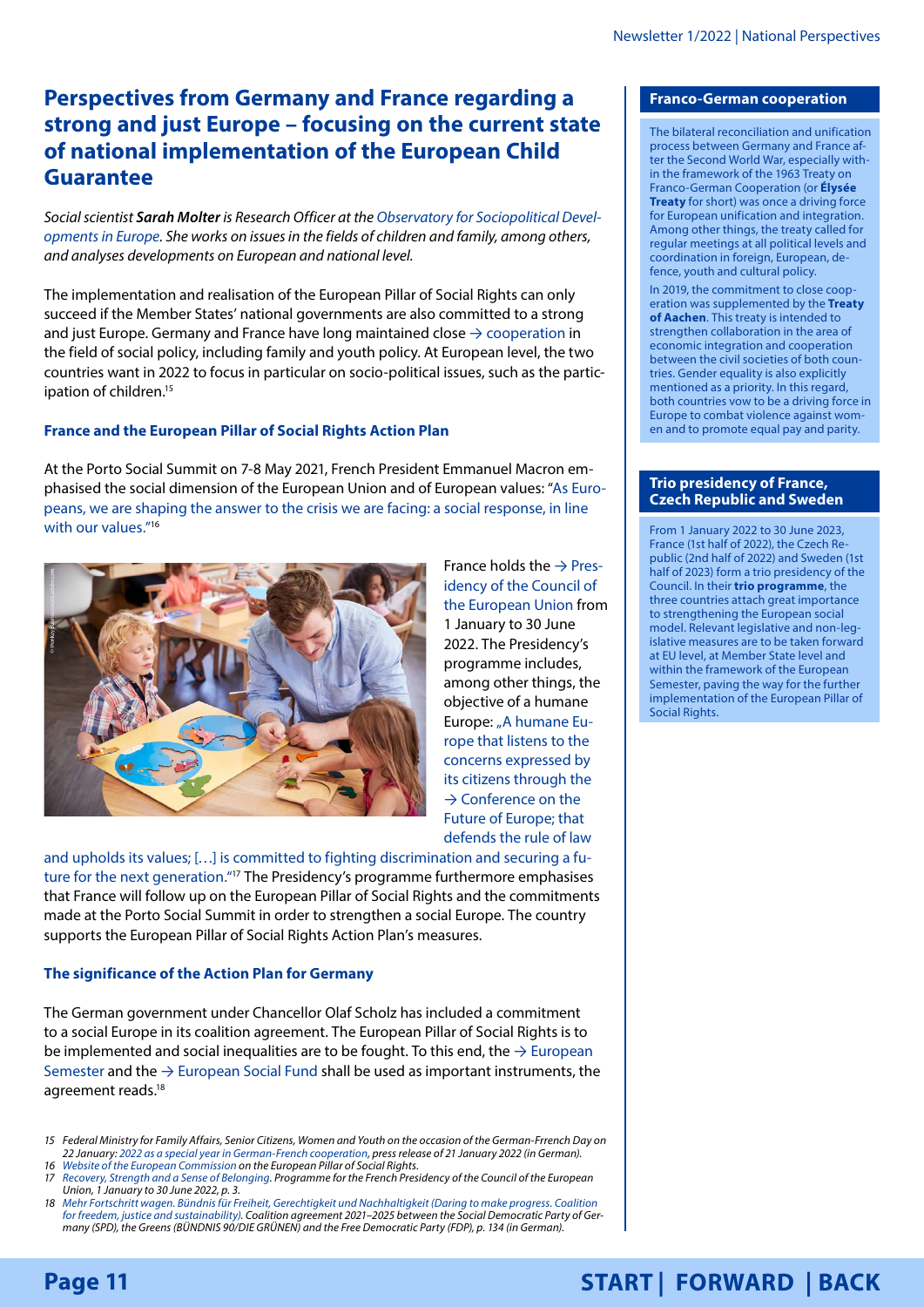<span id="page-11-1"></span>The Federal Ministry for Family Affairs, Senior Citizens, Women and Youth likewise pointed out at the launch of a series of events on the European Pillar of Social Rights<sup>19</sup>, organised jointly with the Observatory for Sociopolitical Developments in Europe: "The European Pillar of Social Rights Action Plan has a special political significance for Europe. And: It matches the objectives of the Federal Ministry for Family Affairs in many areas. […] equality of women and men on the labour market, combatting child poverty and promoting LGBTIQ\* equality."20

In January 2022, Germany took over the presidency of the Group of Seven (G7). It has set itself the goal of further strengthening the core values of the G7 and thus democratic values, rule of law and the protection of human rights, and to anchor human rights issues even more firmly. Among other things, the focus will be on the commitment to open, resilient, gender-equitable societies and human rights, the defence of liberal democracies as well as social participation.21

**Fighting child poverty and focusing on children's participation: On the state of implementation of the Child Guarantee in Germany and France**

An important field of action towards promoting a Europe that offers opportunities for all is fighting and preventing child poverty. Principle 11 of the European Pillar of Social Rights states that children have the right to affordable early childhood education and care of good quality as well as to protection from poverty. The European



Pillar of Social Rights Action Plan includes the goal of reducing child poverty in Europe by at least five million children by 2030. An important instrument in this context is the  $\rightarrow$  [Council Recommendation establishing a European Child Guarantee](#page-7-0) which was unanimously adopted by the EU Member States on 14 June 2021.

Germany and France are intensively engaged – also within the framework of their respective EU Council Presidencies – with the implementation of the measure to reduce child poverty and social exclusion initiated by the European Commission.

### **Germany: Creating opportunities through education**

In its coalition agreement, the German government states that child poverty should be combated, and that special focus should be placed on opportunities and participation/ inclusion of children and youths.<sup>22</sup>

The Parliamentary State Secretary at the Federal Ministry for Family Affairs, Senior Citizens, Women and Youth, Ekin Deligöz, has been appointed as national coordinator for the implementation of the European Child Guarantee. Within the framework of the European Child Guarantee, the German government particularly wants to ensure more equality in education. Early support for children is considered an important contribution to equal opportunities. Therefore, the **Good Daycare Facilities Act** 

- *19 [Observatory's website](https://sociopolitical-observatory.eu/events/) of the series of events on the European Pillar of Social Rights Action Plan.*
- *20 Federal Ministry for Family Affairs, Senior Citizens, Women and Youth: [Für ein starkes und gerechtes Europa. Die](https://www.bmfsfj.de/bmfsfj/aktuelles/alle-meldungen/die-europaeische-saeule-sozialer-rechte-staerken-192846)  [Europäische Säule sozialer Rechte stärken \(For a strong and just Europe. Strenghtening the European Pillar of Social](https://www.bmfsfj.de/bmfsfj/aktuelles/alle-meldungen/die-europaeische-saeule-sozialer-rechte-staerken-192846)  [Rights\)](https://www.bmfsfj.de/bmfsfj/aktuelles/alle-meldungen/die-europaeische-saeule-sozialer-rechte-staerken-192846). Release of 22 February 2022 (in German).*
- *21 [Policy Priorities for Germany's G7 Presidency](https://www.g7germany.de/resource/blob/998352/2000328/6cb78b73c9f000183e69738c255d9cc9/2022-01-21-g7-programm-en-data.pdf?download=1), p. 3.*
- *22 [Mehr Fortschritt wagen. Bündnis für Freiheit, Gerechtigkeit und Nachhaltigkeit \(Daring to make progress. Coalition](https://www.bundesregierung.de/breg-de/service/gesetzesvorhaben/koalitionsvertrag-2021-1990800)  [for freedem, justice and sustainability\)](https://www.bundesregierung.de/breg-de/service/gesetzesvorhaben/koalitionsvertrag-2021-1990800). Coalition agreement 2021–2025 between the Social Democratic Party of Germany (SPD), the Greens (BÜNDNIS 90/DIE GRÜNEN) and the Free Democratic Party (FDP), p. 134 (in German).*

### <span id="page-11-0"></span>**European Social Fund**

The European Social Fund (ESF) has since 1957 been the main instrument for promoting employment and social inclusion in the European Union. The Fund aims to improve employment opportunities of people in the EU Member States by promoting better education, by providing support for training and skills development and by reducing disadvantages in the labour market. To this end, the ESF supports projects at local, regional and national level.

In 2021, the current funding period (2021–2027) of the new **[European Social](https://ec.europa.eu/european-social-fund-plus/en/esf-recovery)  [Fund Plus](https://ec.europa.eu/european-social-fund-plus/en/esf-recovery)** (ESF+), which replaces the ESF, started. However, since the expenditure for the funding programmes of the eighth ESF funding period (2014–2020) can be accounted for until 2023, the former ESF is still relevant beyond 2021.

The new ESF+ will be even more focused on the vision of a more social Europe and will bring together the existing European Fund for Aid to the Most Deprived (FEAD), the Youth Employment Initiative (YEI) and the EU programme for Employment and Social Innovation (EaSI) under one umbrella. The ESF+ has a budget of almost 99.3 billion euro.

The ESF+ aims to contribute to the economic and societal recovery of the European Union from the pandemic, and in particular to

- improving access to employment, education and training,
- promoting active inclusion,
- strengthening socio-economic integration of third country nationals,
- fostering equal access to high-quality social protection systems,
- promoting social inclusion of disadvantaged people and
- basic material assistance for the most disadvantaged.

The ESF is one of five **[European Structur](https://ec.europa.eu/info/funding-tenders/funding-opportunities/funding-programmes/overview-funding-programmes/european-structural-and-investment-funds_en)[al and Investment Funds](https://ec.europa.eu/info/funding-tenders/funding-opportunities/funding-programmes/overview-funding-programmes/european-structural-and-investment-funds_en)** (ESI Funds) that have been grouped together since 2014 under a common strategic framework in order to jointly support job creation as well as a sustainable and healthy European economy and environment.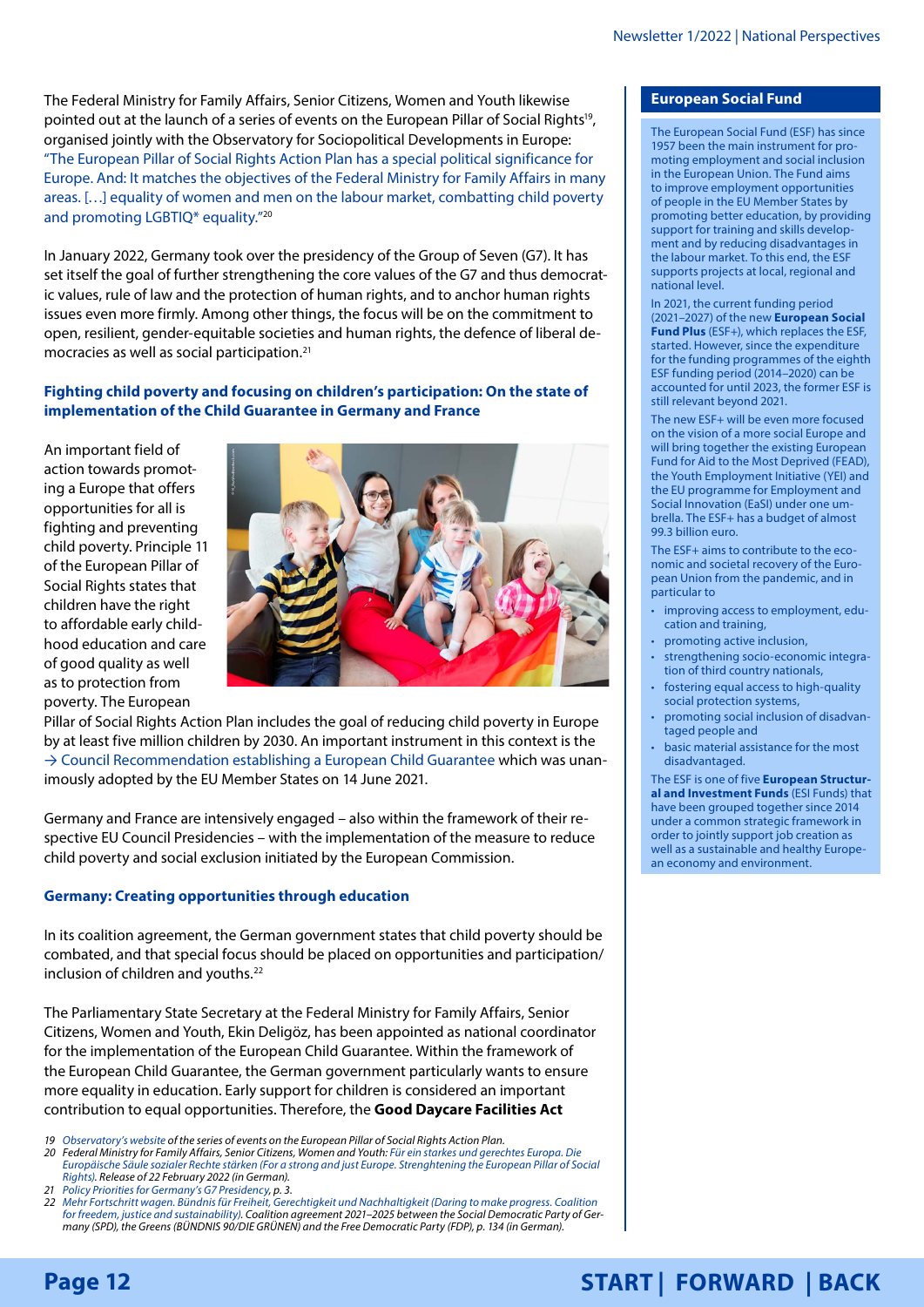<span id="page-12-0"></span>**(Gute-KiTa-Gesetz)** is to support the Länder in further developing the quality of childcare as well as to support and relieve parents regarding the fees charged. The federal government has made 5.5 billion euro available for this purpose; the 16 Länder decide for themselves which concrete measures they will take locally. In order to strengthen the participation of children and families, certain success has already been achieved with the Federal Foundation for Early Childhood Intervention<sup>23</sup> and the two federal programmes for early education, **Stepping into Childcare (Kita-Einstieg)** and **Language Daycare Centres (Sprach-Kitas)**, the government states. The latter of the two programmes promotes (German) language education in daycare centres with a high proportion of children with language support needs by providing more staff; the former is to create better access for children and families who have not yet been reached by institutional daycare, by offering low-threshold services such as playgroups for children and targeted getting-to-know-each-other projects in cooperation with the daycare centres. Moreover, the **legal right to full-day care** is intended to improve educational equality and participation opportunities for children and to make it easier for parents to reconcile family and employment.24 The reform of the parental allowance in September 2021 furthermore enabled more part-time work opportunities, additional parental allowance months for premature babies and less bureaucracy by simplification and legal clarifications.25 In addition, the introduction of a **14-day leave after birth for the second parent** is planned, the government says.

As a participating country in the pilot project of phase three of the European Commission's Child Guarantee feasibility study,  $a \rightarrow$  [summary report](#page-7-0) on the current situation in Germany with regard to combatting the social exclusion of children was published in cooperation with the United Nations Children's Fund (UNICEF). This report is also to form the basis for the National Action Plan. The Federal Ministry for Family Affairs, Senior Citizens, Women and Youth hosted the digital kick-off for the National Action Plan "New Opportunities for Children in Germany" (Neue Chancen für Kinder in Deutschland) on 5 and 6 May 2022. The Action Plan is to be published in the second half of 2022.

# **France: Focus on the first 1,000 days**

In its programme for the Council Presidency, the French government states that France intends to focus on an exchange about the European Child Guarantee and especially on the topic of children's and young people's → [mental health.](#page-12-1)<sup>26</sup> On 4 March 2022, at a conference under the French Council Presidency, the respective ministers of the EU Member States discussed the European Child Guarantee in this regard. Due to the Russian aggression in Ukraine, special attention was drawn to the situation of  $\rightarrow$  children [from Ukraine.](#page-12-2) 27

In France, the implementation of the European Child Guarantee is the responsibility of Virginie Lasserre, Director General for Social Cohesion at the Ministry of Health and Social Affairs. France was one of the first EU Member States to submit its National Action Plan on the European Child Guarantee to the European Commission.<sup>28</sup> In this Action Plan, the French government underlines that it aims to take even stronger preventive action against social inequalities. Central to this is the **National Strategy for Preventing and Combatting Poverty**<sup>29</sup> which was launched in 2017. Like the European Child Guarantee, the strategy is to focus on ensuring access to basic services for children and families. Some measures have already been implemented in the areas of childcare facili-

- *23 The [Federal Foundation for Early Childhood Intervention \(Bundesstiftung Frühe Hilfen\)](https://www.fruehehilfen.de/grundlagen-und-fachthemen/grundlagen-der-fruehen-hilfen/bundesstiftung-fruehe-hilfen/) supports expectant and young parents in difficult situations. The focus is on a healthy and violence-free upbringing of children.*
- *24 More information about the measures in Germany can be found at the [website of the Federal Ministry for Family](https://www.bmfsfj.de/bmfsfj/aktuelles/alle-meldungen/bessere-chancen-fuer-benachteiligte-kinder-in-der-europaeischen-union-182136)*  [Affairs, Senior Citizens, Women and Youth](https://www.bmfsfj.de/bmfsfj/aktuelles/alle-meldungen/bessere-chancen-fuer-benachteiligte-kinder-in-der-europaeischen-union-182136) (in German). Additional information can also be found in the [note](https://www.bmfsfj.de/bmfsfj/aktuelles/alle-meldungen/bessere-chancen-fuer-kinder-in-ganz-europa-ermoeglichen-193674) (in Ger*man) on the meeting of the EU Member States' ministers on the European Child Guarantee of 4 March 2022. 25 Furhter information about the reform can be found at the [website of the Federal Ministry for Family Affairs, Senior](https://www.bmfsfj.de/bmfsfj/aktuelles/alle-meldungen/elterngeld-verbesserungen-gesetz-aenderung-160558)*
- *[Citizens, Women and Youth](https://www.bmfsfj.de/bmfsfj/aktuelles/alle-meldungen/elterngeld-verbesserungen-gesetz-aenderung-160558) (in German).*
- *26 [Recovery, Strength and a Sense of Belonging.](https://presidence-francaise.consilium.europa.eu/en/programme/programme-of-the-presidency/) Programme for the French Presidency of the Council of the European Union, 1 January to 30 June 2022, p. 42.*
- *27 [Declaration of the European Ministers in charge of children](https://www.bmfsfj.de/resource/blob/193780/d38eec8cb4ef4d6078f0e1e980596d77/erklaerung-konferenz-paris-kinder-ukraine-data.pdf) on the situation in the Ukraine, 4 March 2022.*
- *28 The submitted National Action Plans can be accessed at the [European Commission's website](https://ec.europa.eu/social/main.jsp?catId=1428&langId=en) .*
- *29 Interministerial Delegation on Poverty Prevention and Reduction (2018): [Poverty Prevention and Reduction Strategy](https://solidarites-sante.gouv.fr/IMG/pdf/strategie_pauvrete_vfhd.pdf) (in French). Further information about the strategy as well as progress reports can be found at the [Ministry for Health](https://solidarites-sante.gouv.fr/affaires-sociales/lutte-contre-l-exclusion/lutte-pauvrete-gouv-fr/)  [and Social Affairs' website](https://solidarites-sante.gouv.fr/affaires-sociales/lutte-contre-l-exclusion/lutte-pauvrete-gouv-fr/) (in French).*

### <span id="page-12-1"></span>**Mental health of children in Europe**

According to a report by UNICEF<sup>1</sup>, about 16 percent of 10- to 19-year-olds in Europe suffered from mental illnesses in 2019. This corresponds to about nine million children. Anxiety disorders and depression accounted for roughly 55 percent of mental illnesses. About 1,200 children committed suicide in 2019.

The pandemic and the ensuing containment measures such as school closures and isolation have further exacerbated the strain on children's mental health. The measures hit children in disadvantaged circumstances particularly hard. In many countries, mental health support systems were found to be fragile and inadequate. Reliable comprehensive data on the impact of the pandemic on children's mental health is still lacking. However, individual studies show a significant increase in anxiety disorders and depressive symptoms, for instance.2

- *1 UNICEF (2021): [The State of the World's Children](https://www.unicef.org/eu/reports/state-worlds-children-2021)  [2021. On My Mind: Promoting, protecting and](https://www.unicef.org/eu/reports/state-worlds-children-2021)  [caring for children's mental health.](https://www.unicef.org/eu/reports/state-worlds-children-2021)*
- *2 Racine, Nicole/McArthur, Brae Anne/Cooke, Jessica E./Eirich, Rachel/Zhu, Jenny/Madigan, Sheri (2021): [Global Prevalence of Depressive and](https://jamanetwork.com/journals/jamapediatrics/fullarticle/2782796)  [Anxiety Symptoms in Children and Adolescents](https://jamanetwork.com/journals/jamapediatrics/fullarticle/2782796)  [During COVID-19. A Meta-analysis](https://jamanetwork.com/journals/jamapediatrics/fullarticle/2782796).*

### <span id="page-12-2"></span>**Children fleeing from war in Ukraine**

7.5 million children were living in Ukraine when the war escalated in February 2022. According to the United Nations Refugee Agency (UNHCR) and UNICEF, half of all refugees from Ukraine are children – about two million individuals (as of 30 March 2022). So far, more than 1.1 million children have arrived in Poland. Hundreds of thousands others have fled to Romania, Moldova, Hungary, Slovakia and the Czech Republic or to other European countries.1

*1 UNICEF: [Zwei Millionen ukrainische Kinder in die](https://www.unicef.de/informieren/aktuelles/presse/2022/ukraine-zwei-millionen-kinder-in-nachbarlaender-geflohen/264908)  [Nachbarländer geflohen \(Two million Ukrainian](https://www.unicef.de/informieren/aktuelles/presse/2022/ukraine-zwei-millionen-kinder-in-nachbarlaender-geflohen/264908)  [Children already fled to neighbouring countries\),](https://www.unicef.de/informieren/aktuelles/presse/2022/ukraine-zwei-millionen-kinder-in-nachbarlaender-geflohen/264908) press release of 30 March 2022 (in German).*